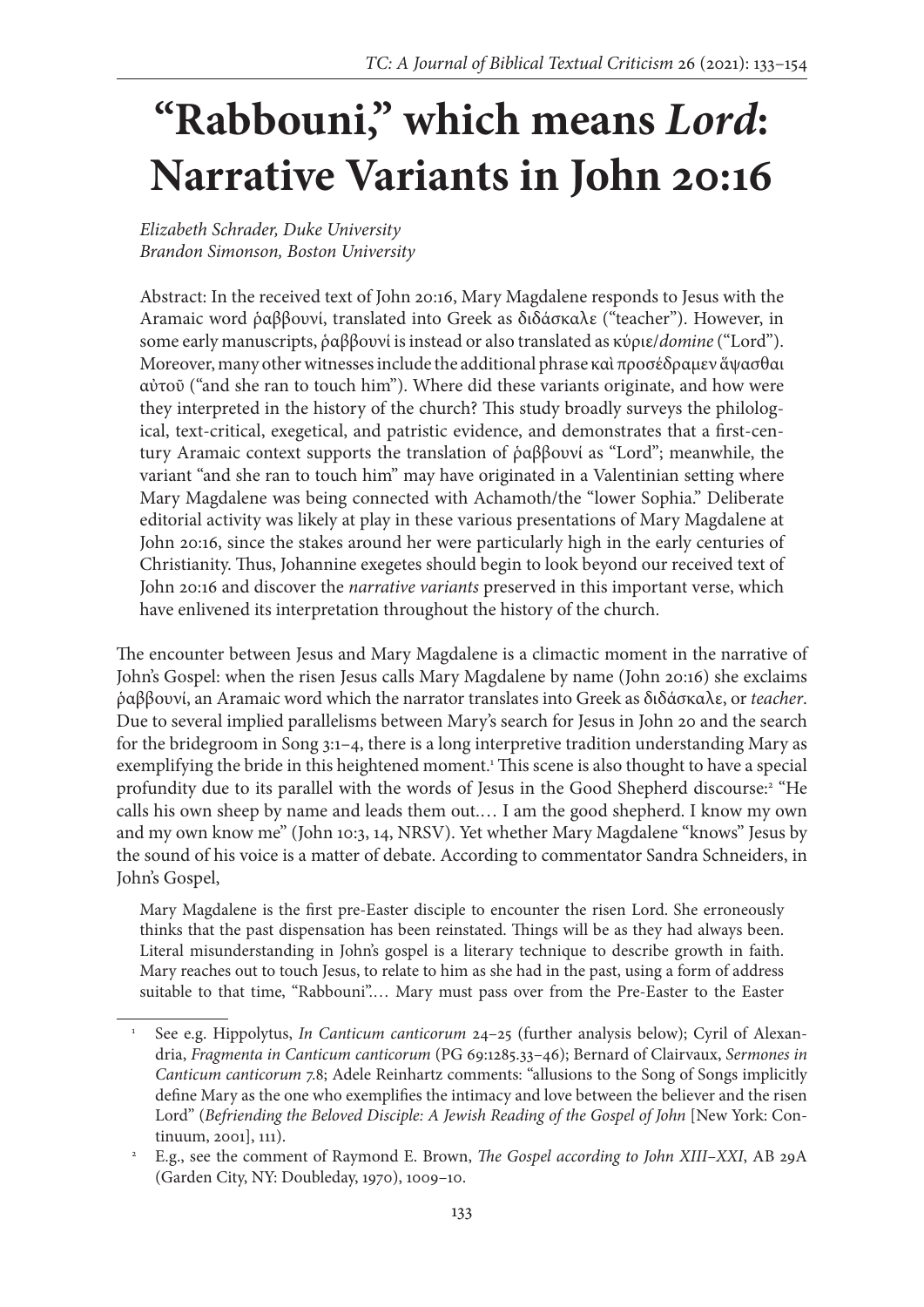dispensation. Her proclamation to the other disciples makes clear that she has indeed made that transition. She no longer speaks of "Rabbouni." As first apostle of the Resurrection, she proclaims "I have seen the *Lord.*"3

Raymond Brown similarly comments, "One is tempted to theorize that by using this 'old' title [i.e. 'teacher'] the Johannine Magdalene is showing her misunderstanding of the resurrection."4

Yet along with the majority of commentators, Schneiders's and Brown's exegeses do not acknowledge significant textual variation that appears in many early extant manuscripts and patristic quotations of this verse. The word ῥαββουνί is not uniformly translated with the Greek term διδάσκαλε; in some cases ῥαββουνί is translated with the term κύριε ("Lord"). Moreover, in many manuscripts we find the additional phrase καὶ προσέδραμεν ἅψασθαι αὐτοῦ ("and she ran to touch him"). Since Jesus's consequent injunction μή μου ἅπτου ("do not touch me") occurs in the present imperative, this additional phrase strengthens the likelihood that Mary's action is already in progress.5

These variant readings can provide the modern interpreter with a new point of entry into discourse about the Johannine narrative of Mary Magdalene: either she recognizes him only as her "teacher," or alternatively, she immediately knows that she has encountered the risen Lord. She may or may not run to touch the risen Jesus and may or may not succeed in her attempt. This paper investigates the variant readings of John 20:16 and suggests that these variants reflect on-the-ground textual negotiations of Mary Magdalene's presentation in the Johannine narrative at a time when her authority was being debated. We will demonstrate that the earliest textual record of this verse is divided in the manuscript tradition as well as in patristic quotations; the variants' material impact on the transmission of John has had important consequences for the interpretation history of this well-known pericope.

## **Variant Translations of the Word ῥαββουνι in John 20:16**

The received text of John 20:16 translates ῥαββουνί as "teacher." διδάσκαλε is the word found in the vast majority of Greek manuscripts, and *magister* is the Latin equivalent used by Jerome in his Vulgate translation. However, if we instead focus on the most ancient textual record, we discover that "teacher" is only one of several extant translation variants.

Papyrus Oxyrhynchus 208 (more commonly referred to as  $\mathfrak{P}^5$ ), a fragmentary third- or fourth-century CE Greek codex of John's Gospel found at Oxyrhynchus, contains a lacuna in the manuscript where this word should appear. In the *editio princeps*, Bernard Grenfell and Arthur Hunt write,

The ordinary reading 'Ραββουνί, ὃ λέγεται διδάσκαλε. λέγει αὐτῇ [ὁ] Ἰησοῦς produces a line of at least thirty-four letters, which is obviously too long. D [Codex Bezae] has κυριε διδασκαλε, which looks rather like a conflation of two variants, and suggests that κε alone may have stood here in the papyrus.<sup>6</sup>

<sup>3</sup> Sandra M. Schneiders, "Touching the Risen Jesus: Mary Magdalene and Thomas the Twin in John 20," in *The Resurrection of Jesus in the Gospel of John*, ed. Craig R. Koester and R. Bieringer (Tübingen: Mohr Siebeck, 2008), 171–72. Emphasis added.

<sup>4</sup> Brown, *Gospel according to John XIII–XXI*, 1010.

<sup>5</sup> Brown notes that the "use of the present imperative (*mē mou aptou*), literally 'Stop touching me,' probably implies that she is already touching him and is to desist; however, it can mean that she is trying to touch him and he is telling her that she should not" (*Gospel according to John XIII–XXI*, 992).

<sup>6</sup> Bernard Grenfell and Arthur Hunt, eds., *The Oxyrhynchus Papyri Part II, Edited with Translations and Notes, with Eight Plates* (London: Egypt Exploration Fund, 1899), 7.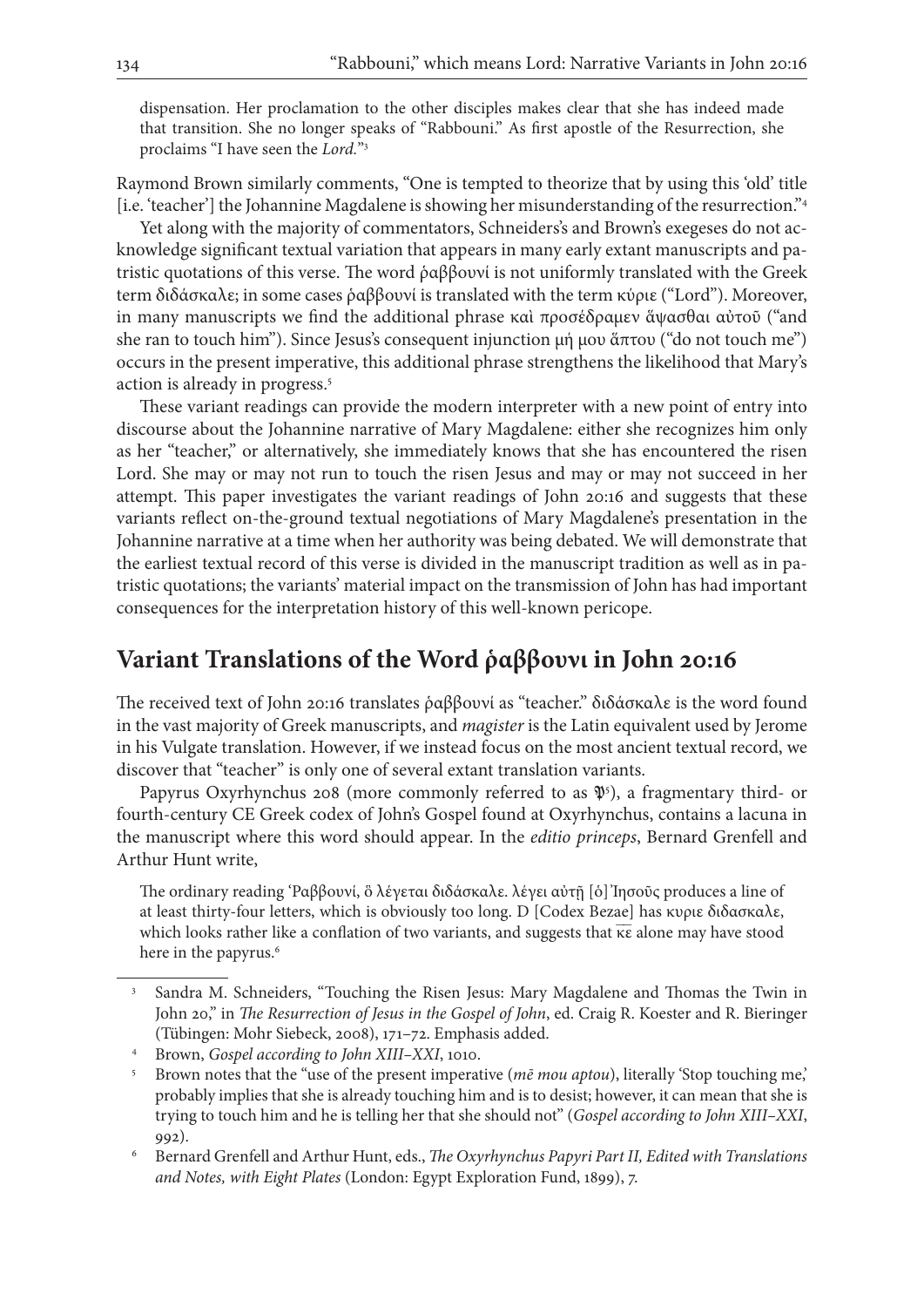

Closeup of P. Oxy 208 (fol. 1<sup>r</sup>, col. 2, ll. 15–20)<sup>7</sup>

Below is a transcription of a portion of the column in  $\mathfrak{P}^5$  to which Grenfell and Hunt refer, beginning midway through John 20:15. This transcription provides clear visual representation of their reasoning.<sup>8</sup> The papyrus' extant letters appear outside brackets, the conjectured lacuna text is in brackets, and the uncertain portion of John 20:16 is marked with a space.

αυτω [κε ει συ εβαστασας αυτον ειπε] μοι π[ου αυτον εθηκας καγω αυτον] αρω [λεγει αυτη ο ιη̅ς μαρια στραφει] [σα εκεινη λεγει αυτω εβραιστι ραβ] β[ουνι ο λεγεται λεγει αυτη ο ιη̅ς μη] μ[ου απτου………………………..]

If the usual text of 20:16 had been copied by  $\mathfrak{P}^3$ 's scribe here, the column would either look like this:

αυτω [κε ει συ εβαστασας αυτον ειπε] μοι π[ου αυτον εθηκας καγω αυτον] αρω [λεγει αυτη ο ιη̅ς μαρια στραφει] [σα εκεινη λεγει αυτω εβραιστι ραβ] β[ουνι ο λεγεται διδασκαλε λεγει αυτη ο ιη̅ς μη] μ[ου απτου…………………………]

or this:

αυτω [κε ει συ εβαστασας αυτον ειπε] μοι π[ου αυτον εθηκας καγω αυτον] αρω [λεγει αυτη ο ιη̅ς μαρια στραφει] [σα εκεινη λεγει αυτω εβραιστι ραβ] β[ουνι ο λεγεται διδασκαλε λεγει αυτη ο ιη̅ς] μ[η μου απτου……………………..]

By contrast, ο λεγεται κ(υρι)ε would create the most reasonable line length, resulting in a column that would either look like this:

<sup>7</sup> © British Library Board (catalogued as P. 782, fol. 1r). Used with permission. This image available at [http://www.bl.uk/manuscripts/Viewer.aspx?ref=papyrus\\_782\\_f001r](http://www.bl.uk/manuscripts/Viewer.aspx?ref=papyrus_782_f001r).

<sup>&</sup>lt;sup>8</sup> The papyrus itself is heavily abraded in the last lines of the column, and, based on our reading of the high-resolution image, we agree with Grenfell and Hunt's reconstruction of the μ below the β.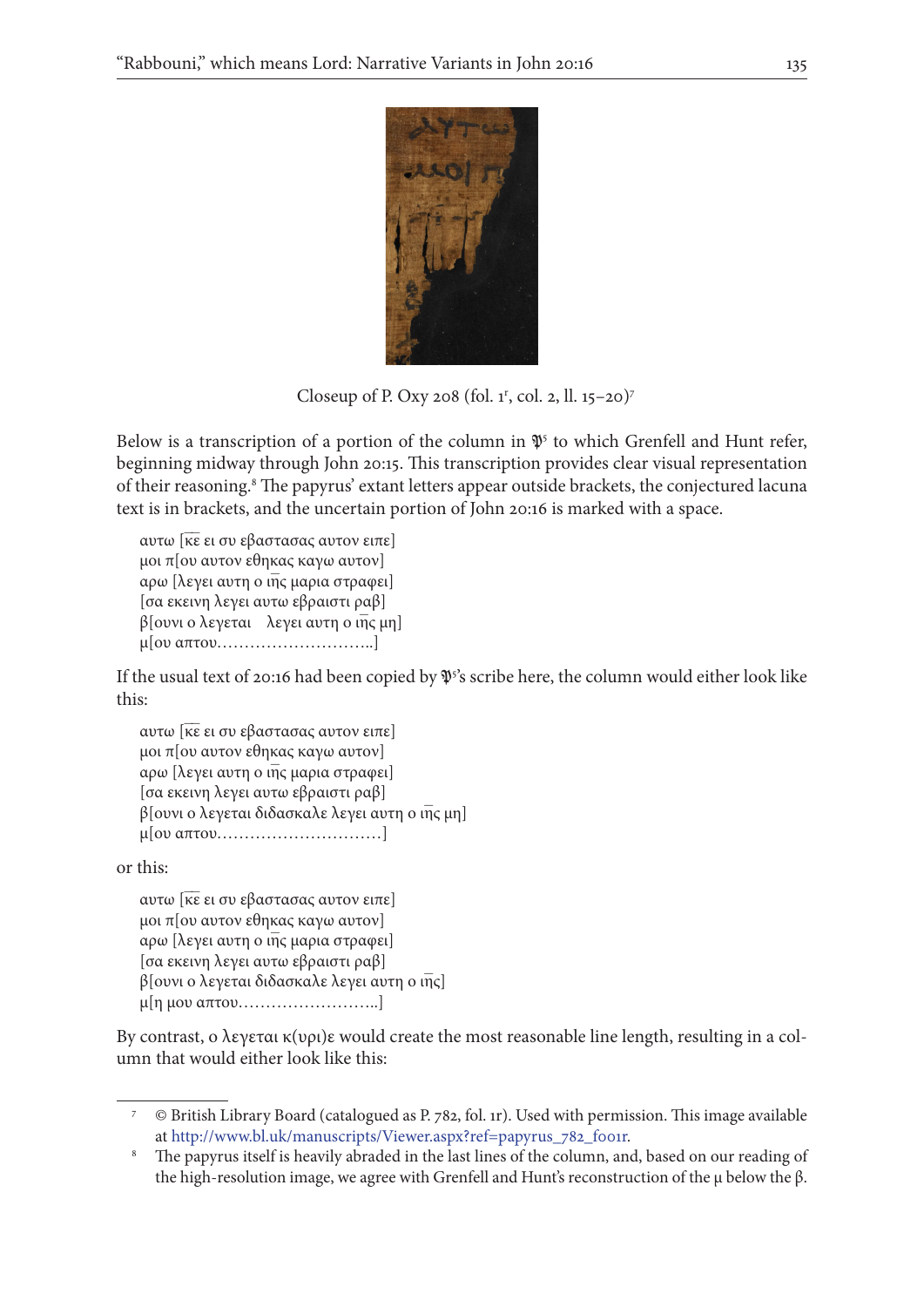αυτω [κε ει συ εβαστασας αυτον ειπε] μοι π[ου αυτον εθηκας καγω αυτον] αρω [λεγει αυτη ο ιης μαρια στραφει] [σα εκεινη λεγει αυτω εβραιστι ραβ] β[ουνι ο λεγεται **κ̅ε** λεγει αυτη **̅** ο ιη̅ς μη] μ[ου απτου…………………………]

or this:

αυτω [κε ει συ εβαστασας αυτον ειπε] μοι π[ου αυτον εθηκας καγω αυτον] αρω [λεγει αυτη ο ιη̅ς μαρια στραφει] [σα εκεινη λεγει αυτω εβραιστι ραβ] β[ουνι ο λεγεται **κ̅ε** λεγει αυτη **̅** ο ιη̅ς] μ[η μου απτου……………………..]

The conjecture of Grenfell and Hunt has stood the test of time. Well over a hundred years later, Lincoln Blumell and Thomas Wayment write of  $\mathfrak{P}^5$ , "the inclusion of λεγεται διδασκαλε λεγει … would create an extraordinarily long line. ο λεγεται κ(υρι)ε is possible but impossible to confirm."<sup>9</sup> The suggested reading ο λεγεται κε is the Greek rendition of the Latin words *quod dicitur domine*, which is found in the fourth-century Old Latin manuscript Codex Vercellensis/VL 3 (see further discussion below).<sup>10</sup> Consequently Grenfell and Hunt, Elliott and Parker, Head, Blumell and Wayment, the International Greek New Testament Project (IGNTP), and the forthcoming *Editio Critica Maior* (ECM) have all conjectured that the translation of ραββουνι in  $\mathfrak{P}^5$  is  $\overline{\kappa \varepsilon}$ .<sup>1</sup> If this majority conjecture is correct,  $\mathfrak{P}^5$  would lend very early Greek manuscript support to the translation variant "Lord" for ῥαββουνί. The reading *quod dicitur domine* is also found in Codex Usserianus primus/VL 14 (copied ca. 600 CE).<sup>12</sup> Considering that several of our most ancient witnesses do indeed use the word "Lord" in John 20:16, it is surprising that prominent commentators assume that Mary misunderstands precisely because she calls Jesus "teacher."<sup>13</sup>

<sup>9</sup> Lincoln H. Blumell and Thomas A.Wayment, eds., *Christian Oxyrhynchus: Texts, Documents, and Sources* (Waco, TX: Baylor University Press, 2018), 53.

<sup>&</sup>lt;sup>10</sup> Old Latin manuscript numbers throughout this article refer to the list of Old Latin manuscripts by Roger Gryson, *Altlateinische Handschriften—Manuscrits vieux latins,* Première partie: Mss 1–275, VL 1 (Freiburg: Herder, 1999); and Roger Gryson, *Altlateinische Handschriften—Manuscrits vieux latins, Deuxième partie: Mss 300–485*, VL 2A–2B (Freiburg: Herder, 2004).

<sup>&</sup>lt;sup>11</sup> See W. J. Elliott and D. C. Parker, *The New Testament in Greek IV: The Gospel according to St. John; 1. The Papyri* (Leiden: Brill, 1995), 34; Peter M. Head, "The Habits of New Testament Copyists: Singular Readings in the Early Fragmentary Papyri of John," *Bib* 85 (2004): 399–408, at 405; "Papyrus 5," [http://www.iohannes.com;](http://www.iohannes.com) "J 20:16/26," [https://ntg.uni-muenster.de/john/ph1/coher](https://ntg.uni-muenster.de/john/ph1/coherence/5616)[ence/5616.](https://ntg.uni-muenster.de/john/ph1/coherence/5616) The INTF conjectures [ραβ]β[ουνι] [ο] [λεγεται] [διδασκαλε], without any comment on the line's length. See "New Testament Transcripts Prototype," [http://nttranscripts.uni-muen](http://nttranscripts.uni-muenster.de/AnaServer?NTtranscripts+0+start.anv)[ster.de/AnaServer?NTtranscripts+0+start.anv.](http://nttranscripts.uni-muenster.de/AnaServer?NTtranscripts+0+start.anv) Unfortunately,  $\Psi^{66}$  is mostly lacunose in this section; only the word λεγεται survives in John 20:16b.  $\mathfrak{P}^{75}$  and  $\mathfrak{P}^{45}$  are completely lacunose here. The NA28 apparatus reads "κυριε D (it)."

<sup>&</sup>lt;sup>12</sup> The UBS Editorial Committee does not address the κύριε/domine variants in Bruce Metzger's classic *Textual Commentary on the New Testament* (New York: United Bible Societies, 1971).

<sup>13</sup> See Schneiders's and Brown's comments above; see similarly Karen L. King, *The Gospel of Mary of Magdala: Jesus and the First Woman Apostle* (Santa Rosa, CA: Polebridge Press, 2003), 131: "when [Mary] does recognize his voice, she addresses him as 'Teacher' (Rabboni), indicating a relatively low standing on the hierarchical scale of Johannine Christological titles."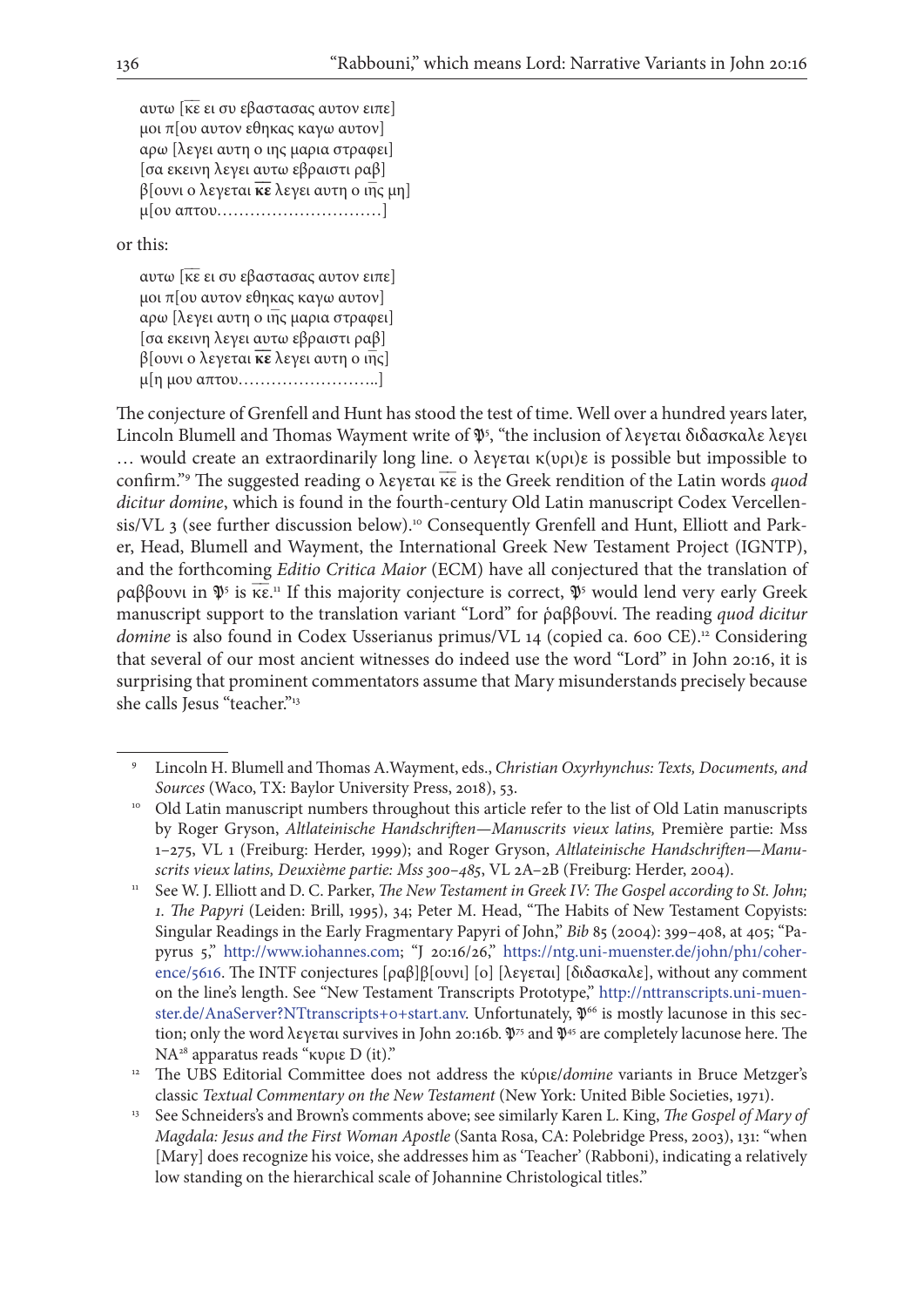Other variant translations are also found in early manuscripts, especially in the D-Text. As noted above by Grenfell and Hunt, the scribe of Codex Bezae/05 (copying ca. 400 CE) incorporates both the words "lord" and "teacher" in the Greek transcription of John 20:16: ραββωνει ο λεγεται κε διδασκαλε. Similarly, several fifth-century Old Latin manuscripts (VL 2, VL 8<sup>\*</sup>, and VL 5, the Latin side of Bezae) also incorporate both the words *domine* and *magister* in their renderings of John 20:16. As noted above, Grenfell and Hunt believed that the inclusion of both words at John 20:16 may be a conflation of two known manuscript readings. Notably,  $\mathfrak{P}^5$  frequently agrees with VL 2 against NA28, which may lend additional support to the conflation hypothesis.<sup>14</sup>

A different textual representation of John 20:16 is found in the fourth-century Old Syriac Sinaitic Palimpsest: Sy<sup>s</sup> provides <del>i</del> without translation.<sup>15</sup> The absence of translation is to be expected, since the Old Syriac texts  $(Sy^s$  and  $Sy^c)$  consistently do not translate Aramaic terms that appear in Greek transliteration. While John 20:16 is lacunose in Sy<sup>c</sup>, other passages containing Aramaic terms are not translated across  $Sy^s$  and  $Sy^c$  including, for example, attestations in John 1:38, 1:41, and 4:25.16 Therefore, it is most likely that early Syriac readers did not require a translation of the Aramaic word in John 20:16. However, at least two Greek commentary manuscripts show the same omission (0141 and 821). In these Greek manuscripts, the decision to omit the word's translation could reflect scribal awareness of two different text forms and a preference to avoid choosing between them.

In sum, there were four translation variants that early copyists employed in order to convey the meaning of the term ῥαββουνί in John 20:16: (1) "teacher," (2) "Lord," (3) "Lord Teacher"/"Teacher Lord," or (4) omitting the translation entirely. These very early renderings represent multiple, divergent manuscript traditions, suggesting a variety of editorial motivations. Yet the "Lord" variants in several early and important Greek and Latin manuscripts raise a crucial question for modern exegetes: is ῥαββουνί most accurately translated as "teacher" in John 20:16 (as it appears in our received text)? Or should it be translated as "Lord"?

<sup>14</sup> See e.g., John 1:34, 1:35, 16:18, and 16:26.

<sup>&</sup>lt;sup>15</sup> The most recent critical edition of the Old Syriac manuscripts can be found in George A. Kiraz, *Comparative Edition of the Syriac Gospels*, vol. 4, 2nd ed. (Piscataway, NJ: Gorgias, 2002). For Smith Lewis's edition, see Agnes Smith Lewis, *A Translation of the Four Gospels from the Syriac of the Sinaitic Palimpsest* (New York: Macmillan, 1894), 203. In Lewis's later commentary on the Sinaitic Palimpsest, she states that the word ܪܒܘܠܝ should be translated as "My Master." See Agnes Smith Lewis, *Light on the Four Gospels from the Sinai Palimpsest* (London: Williams & Norgate, 1913), 179. While it is possible ܪܒܘܠܝ might mean "summus pastorum" (as it is interpreted in one Nestorian text, Georgias Hoffman, *Opuscula Nestoriana syriace tradidit* [Kiel: G. von Maack, 1880], 114; cf. Carl Brockelmann, *Lexicon Syriacum* [Berlin: Reuther & Reichard, 1895], 708), the term is likely a corrupted spelling of فحمد (cf. the discussion in "The Comprehensive Aramaic Lexicon," http://cal.huc.edu). This corruption is preserved in both Sy<sup>s</sup> and Sy<sup>p</sup>. While translating ܪܒܘܠܝ as something like "chief shepherd" might draw a comparison to the good shepherd narrative in John 10, there is no evidence of the use of ܪܒܘܠܝ as "chief shepherd" during the time that the Old Syriac manuscripts were copied. Additionally, Sy<sup>s</sup> uses <del>د</del>عه for "shepherd" in John 10:11 (where Sy<sup>c</sup> is lacunose).

 $^{16}$   $\,$  By contrast, Sy<sup>p</sup> and Sy $^{\rm h}$  often mirror the Greek (either offering a redundant translation, e.g. Sy $^{\rm p}$ Mark 15:34, or a transliteration, e.g. Sy<sup>h</sup> Matt 27:46). Sy<sup>p</sup>, Sy<sup>h</sup>, and Sy<sup>pal</sup> do not replicate the Old Syriac corrupted spelling ܪܒܘܠܝ, instead ܪܒܘܢܝ appears. The ܪܒܘܢܝ orthography appears in many later Syriac texts as well, including Jacob of Sarug's homilies on Elisha from the early sixth century CE (Stephen A. Kaufman, *Jacob of Sarug's Homilies on Elisha* [Piscataway, NJ: Gorgias Press, 2010], 245). For additional examples of the ܪܒܘܢܝ orthography, cf. those listed in R. Payne-Smith, *Thesaurus Syriacus* (Oxford: Clarendon, 1879), 3788.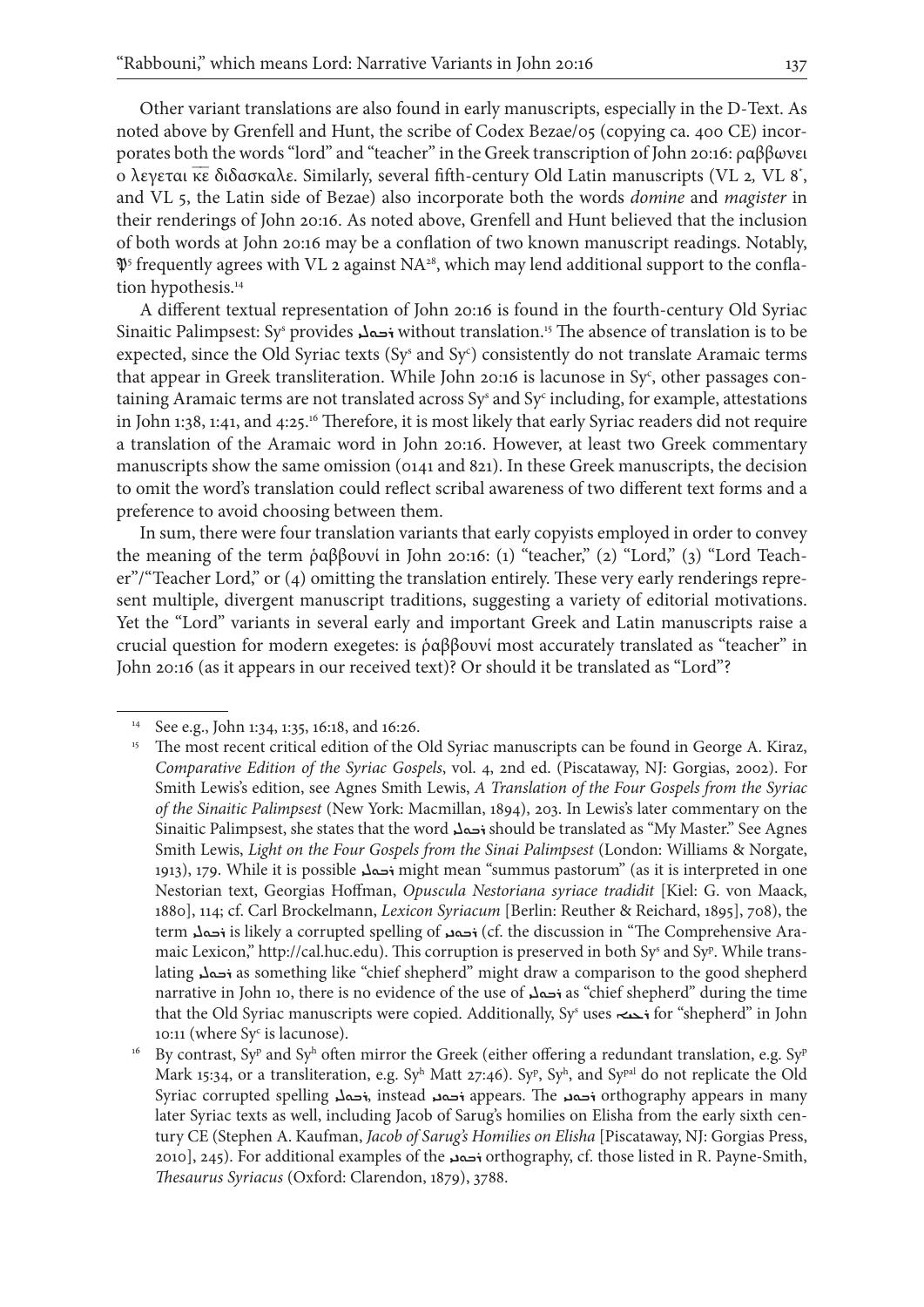# **Translations of the Word ῥαββουνι outside of the New Testament**

We can look outside the context of the New Testament to help us answer this question. The manuscript tradition that translates ῥαββουνί as "Lord" is supported by the contemporaneous Aramaic context. It is clear that ῥαββουνί is a Greek transliteration of the Aramaic  $\overline{P}$ (*Rabûnî*) from רבון) *rbwn*, "master, lord"). There are distinct differences between the Aramaic term רבי/רב) *rb*/*rby*, expressed as ῥαββί in John 1:38, 1:49, 3:2, 3:26, 4:31, 6:25, 9:2, 11:8) "scholar, master, teacher" and רבון) *rbwn*, expressed as ῥαββουνί in John 20:16) "master, lord," both of which are distinct from מרי/מרא) *mr*ʾ/*mry*, equivalent to the Hebrew בעל] *b*ʿ*l*] and Akkadian *bel*) "master, owner."17 The semantic range of the lemma רבון includes both "master" and "lord" and is attested in Mishnaic Hebrew and Jewish Palestinian Aramaic (JPA) texts.<sup>18</sup> By contrast, the term רב/רבי<sup>"</sup>rabbi," consistently translated διδάσκαλε in John 1:38) has a semantic range that includes "scholar" and "master."19 A third term רבן appears only once in JPA, though it is a backformation of רבנין ("Rabbis").<sup>20</sup> The common form of רבן used in early Rabbinic Hebrew means "our master."21 Throughout the Targums, the Aramaic רבון is used to translate אדון) **`***dwn*, "master, lord," often vocalized אֲדֹנָי ʾ*ădonî*) from the Hebrew texts.<sup>22</sup> If

<sup>17</sup> While the term מרא modifies or describes divine names in Old and Imperial Aramaic texts, the title describes the function of kings, officials, or overseers and therefore applies regnal attributes to deities in these cases. At Qumran, 4Q529 frequently refers to a רבי מרא עלמא רבי" my lord, master of the universe" (cf. Emile Puech, *Qumran Grotte 4\* XXII: Textes Araméens, première partie, 4Q529–549*, DJD XXXI [Oxford: Clarendon Press, 2001], 6), as מרא is used to describe a leader who rules over the kingdom. As a title, the 1cs pronominal suffix follows the construct *mr*, which eventually led to the by-form spelling מרי, or in Syriac היה, "my master" or simply "master." Cf. the entry *mry*/*mry*ʾ in "The Comprehensive Aramaic Lexicon," http://cal.huc.edu.

<sup>&</sup>lt;sup>18</sup> Michael Sokoloff, *A Dictionary of Jewish Palestinian Aramaic of the Byzantine Period*, 2nd ed. (Ramat-Gan, Israel: Bar Ilan University Press, 2002), 513. Sokoloff cites Mark 10:51.

<sup>19</sup> Cf. "2# רבי "in Sokoloff, *Dictionary of Jewish Palestinian Aramaic*, 513.

<sup>20</sup> Sokoloff, *Dictionary of Jewish Palestinian Aramaic*, 513 and 514. For later appearances, cf. Jastrow, *Dictionary of the Targumim*, 1444.

<sup>21</sup> Abraham Geiger, *Lehr- und Lesebuch zur Sprache der Mischna* (Breslau: J. Leuckart, 1845), 128–29. Both רבן and רבן appear in the Aramaic texts from Qumran, but both terms have a limited semantic range: as a noun, רב can mean "noble," "ruler," "master," or "chief"; and רבן can mean "chief " or "leader." Edward M. Cook, *Dictionary of Qumran Aramaic* (Winona Lake, IN: Eisenbrauns, 2015), 216–18. Though the Qumran Aramaic corpus is limited, it does not contain the use of  $\Box$  in the sense of teacher.

<sup>&</sup>lt;sup>22</sup> The earliest example, Targum Onkelos, which dates as early as the mid-second century CE, consistently translates the Hebrew אדׂנִי with the Aramaic רְבוֹנִי (cf. Gen 18:12 in Targum Onkelos, and for more on the dating of this text see Paul Flesher and Bruce Chilton, *The Targums: A Critical Introduction* [Waco, TX: Baylor University Press, 2011], 151–66). Though the Comprehensive Aramaic Lexicon Project cites this example under the meaning "husband" in the entry *"rbwn, rbwn*ʾ," it is clearly an equivalent to the Hebrew אדון) ʾ*dwn*), which describes another facet of the relationship between Sarai and Abram. "The Comprehensive Aramaic Lexicon Project," http://cal.huc. edu/. While Targum Jonathan's Hosea 2:9 appears to use רְבוֹנִי to translate the Hebrew ישי , the translator of Hosea consistently avoids translating vocabulary related to the marriage metaphor in the Hebrew text. Instead of translating אֵישָׁי, the translator emphasizes the relationship between a woman and her god (rather than a woman and her husband) by intentionally using רבוני as it means "lord." "Targum Jonathan, Comprehensive Aramaic Lexicon Project," [http://cal.huc.](http://cal.huc.edu/get_a_chapter.php?file=51015&cset=H) [edu/get\\_a\\_chapter.php?file=51015&cset=H.](http://cal.huc.edu/get_a_chapter.php?file=51015&cset=H) Sarai is identified as יך ִונתֹב ִר in Gen 16:9. This facet is perhaps best defined by Buxtorf 's translation "Herus." Johannes Buxtorf, *Lexicon Chaldaicum, Talmudicum, et Rabbinicum* (Basel: Ludwig König, 1640), 2178. Cf. references for the entry רבון in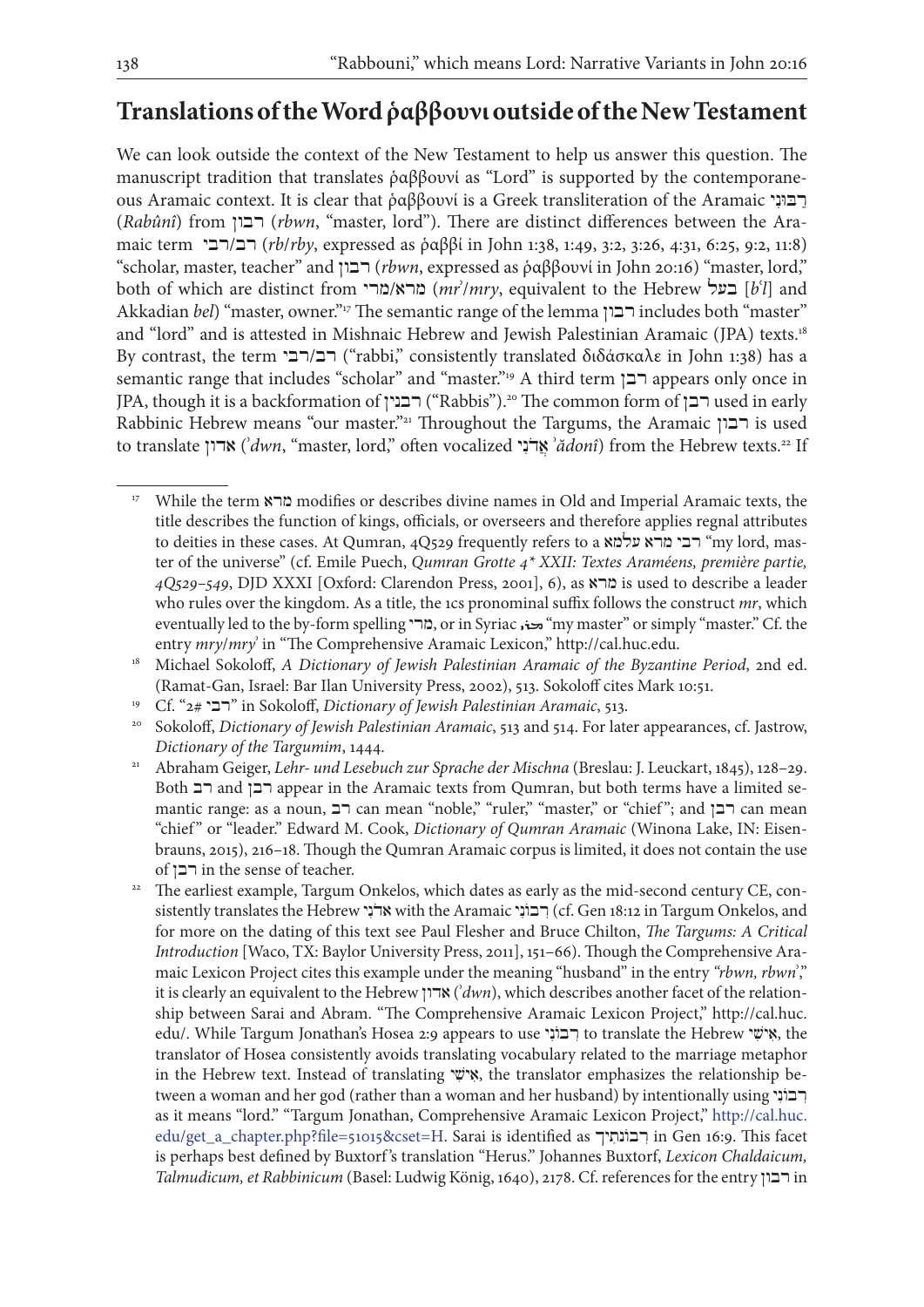the initial production of Targum Onkelos occurred between the mid-first and the mid-second centuries CE, there is additional precedent to suggest that the Aramaic רבון was the accepted translation of the Hebrew אדון during the first two centuries of the common era.23

Our examination of the manuscript tradition can also be informed by understanding the Aramaic term in attestations in early rabbinic texts. The word רבון, and its place in rabbinic material, has long been of interest to interpreters. In the mid-twentieth century, E. Y. Kutscher refuted P. Kahle's claims that the earliest examples of ῥαββουνί were only found in the New Testament, clearly demonstrating the early use of רבון, sans vocalization, as "lord" in early rabbinic texts.<sup>24</sup> Joining interpreters such as H. Yelon,<sup>25</sup> Kutscher later sought the origins of four different vocalizations of the term, determining that the difference in vocalization is related to regional dialect— רבּוּני *(Rabûnî*) reflected a Western vocalization, whereas רבּוֹני (*Ribônî*) reflected a Babylonian vocalization.<sup>26</sup> For both Yelon and Kutscher, the presence of the Greek transliteration ῥαββουνί served as another piece of evidence that could help solve the interpretive puzzle that is the Aramaic word.

Even a number of nineteenth-century philologists believed this word should be translated not as "teacher," but as "lord" or "master": Kautzsch translates ῥαββουνί as "mein Herr," Meyer renders the word "mein Gebieter," and Delitzsch asserts "διδάσκαλε entspricht nicht unserem 'Lehrer' sondern 'Meister,' רבון ist Meister *sensu eminentissimo*."27 As early as 1640, Johannes Buxtorf translates וןֹבּ ִר) *Ribôn*) as "Dominus, Herus."28 All of these commentators argued that ῥαββουνί should be translated as "lord" or "master," even without referencing the κύριε/*domine* variants in the Johannine manuscript tradition.

Overall, there is no substantive use of either morphemic variation רבון or רבן in the sense of "teacher" prior to or during the first century CE; meanwhile its translation in the earliest copies of John 20:16 is inconsistent. By contrast, when the term רבי (transliterated ῥαββί, "teacher") first appears in John 1:38, its translation is quite stable in the text transmission. The Gospel of John undoubtedly contributes to our understanding of many Aramaic words in a first-century CE context, and the consistent translation of ῥαββί as διδάσκαλε in John

<sup>25</sup> Hanoch Yelon, "בשעתו ,בשעת ,שעה :מנוקדות למשניות נימוקים, "*Lěšonénu* 24 (1959–1960): 162. Yelon also utilizes the variant Greek transliterations of רבוני $\Box$  in his interpretation.

<sup>26</sup> Eduard Y. Kutscher, "לשון חז״ל", "in *Hebrew and Aramaic Studies*, ed. Z. Ben-Ḥayyim, A. Dotan, and G. Sarfatti (Jerusalem: Magnes, 1977), 95–98.

Marcus Jastrow, *Dictionary of the Targumim, Talmud Babli, Yerushlami and Midrashic Literature*, vol. 2 (New York: Putnam's Sons, 1903), 1440. In some places in John, the use of the phrase εγω ειμι might bear a resemblance to a title such as י ִנ ֹאד, especially in cases when the phrase does not take a predicate. In one instance, εγω ειμι is used by the blind man after an encounter with Jesus, hearkening back to the phrase used so often by John's Jesus (cf. usage of εγω ειμι at John 9:9).

<sup>&</sup>lt;sup>23</sup> "The range for the first stage of Targum Onqelos (i.e., Proto-TO) is fairly narrow, from roughly 50 to 150 CE." Flesher and Chilton, *Targums*, 157. Further, Flesher argues that Proto-Targum Onkelos was written prior to the destruction of the first temple. Cf., Paul Flesher, "The Literary Legacy of the Priests? The Pentateuchal Targums of Israel in their Social and Linguistic Context," in *The Ancient Synagogue from Its Origins to 200 CE*, ed. B. Olsson and M. Zetterholm (Stockholm: Almqvist & Wiksell, 2003), 467–508.

<sup>&</sup>lt;sup>24</sup> Eduard Y. Kutscher, "Das zur Zeit Jesu gesprochene Aramäisch," *ZNW* 51 (1960): 52-54. A clear understanding of רבון as "mein Herr" appears on page 53.

<sup>27</sup> Emil Kautzsch, *Grammatik des Biblisch-Aramäischen* (Leipzig: FCW Vogel, 1884), 10; Arnold Meyer, *Jesu Muttersprache: Das galiläische Aramaisch in seiner Bedeutung für die Erklärung der Reden Jesu und der Evangelien überhaupt* (Freiburg: Mohr, 1896), 50; Franz Delitzsch, "Horae Hebraicae et Talmudicae: Ergänzungen zu Lightfoot und Schöttgen: III. Lucas IV. Johannes," *ZLThK*  37 (1876): 606.

<sup>28</sup> Buxtorf, *Lexicon Chaldaicum*, 2178.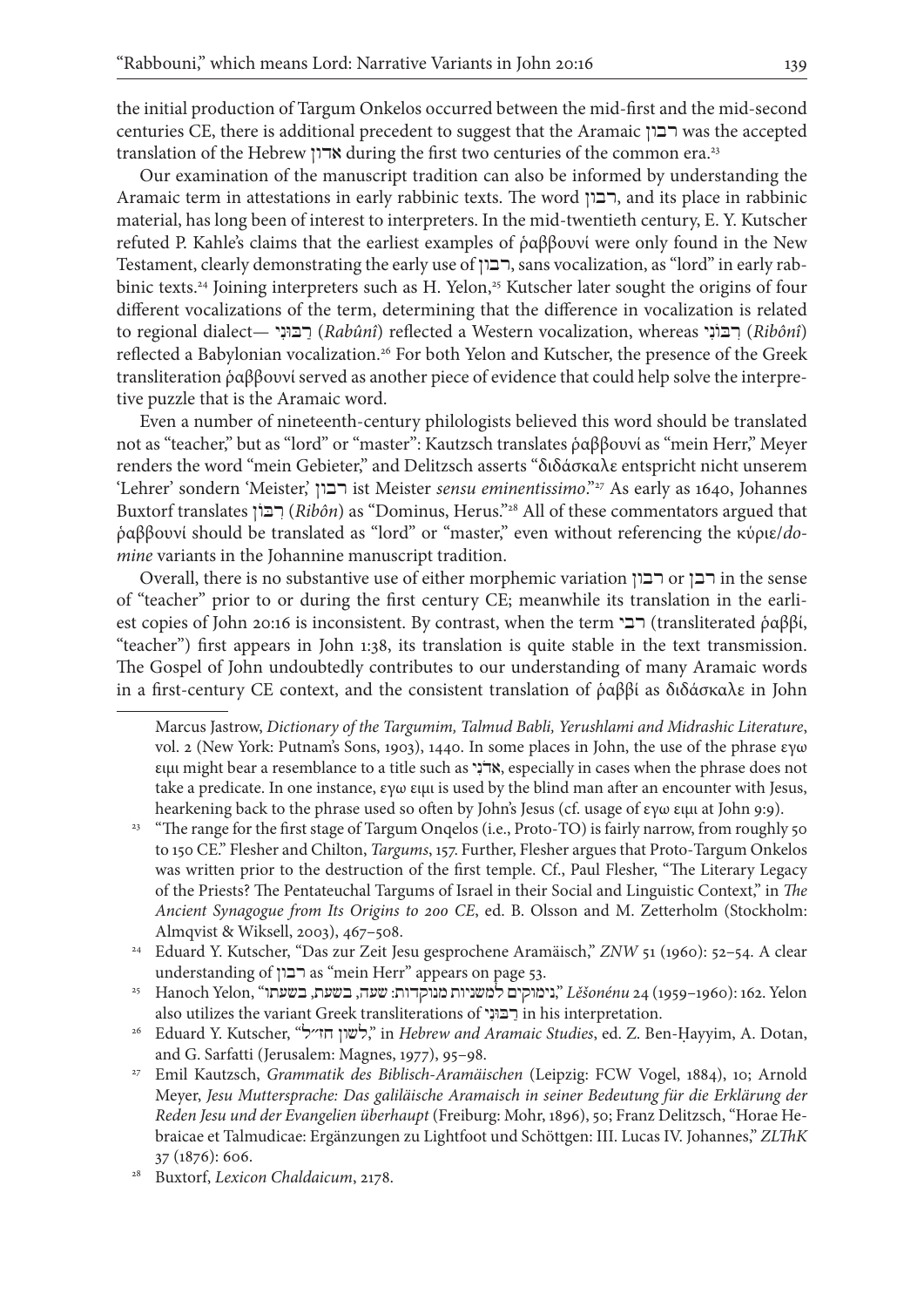1:38 gives no reason to doubt it. However, the very early and significant variant translations of ραββουνί in John 20:16—which sometimes match the most natural translation of  $\Gamma$ as "lord"—do merit a deeper investigation of the διδάσκαλε translation.

# **Mark 10, John 20, and Parallels**

Further light can be shed on the question by examining Mark 10:51, the only other verse in the New Testament containing the word ῥαββουνί. In this verse there is another unique Greek reading in Codex Bezae: instead of the word ραββουνί, we find κε ραββει ("lord rabbi"). No other Greek manuscript contains this odd reading, although it matches the equivalent on Bezae's Latin side,  $\overline{dme}$  *rabbi*. Bart Ehrman points out that there may have been an early desire to add the word κυριος or κυριε to designations of Jesus, since the Valentinians apparently refused to refer to Jesus as "Lord" (cf. Irenaeus, Adv. Haer. 1.1.3).<sup>29</sup> Jenny Read-Heimerdinger similarly notes that Bezae has a stronger tendency to include references to Jesus as κύριος than does the Alexandrian text.<sup>30</sup> Yet κε ραββει is not a simple addition of κυριε to Mark 10:51; rather, it is a unique substitution for ῥαββουνί. It is possible that this reading shows influence from John, since in Bezae John's Gospel was copied *before* Mark's Gospel. Thus Bezae's copyist<sup>31</sup> was already familiar with the translation of ῥαββί as "teacher" from John 1:38, as well as the translation of ῥαββουνί as "lord teacher" from John 20:16. The decision to replace ῥαββουνί with "lord rabbi" was thus not an unreasonable interpretation. In fact, several other Old Latin manuscripts that copied John before Mark (VL 3, VL 4, VL 8, and VL 17) also transcribe *domine rabbi* instead of *rabboni* at Mark 10:51 (the Vulgate retains *rabboni*). Thus the D-text reading κε ραββει / *dme rabbi* at Mark 10:51—found only in witnesses that copied John before Mark—could show influence from an early version of John 20:16 that had translated the word ῥαββουνί/*rabboni* as "Lord."32 Clearly there is more than one possible explanation for variants in the D-Text at Mark 10:51 and John 20:16.33

Additional illumination results from a comparison of Mark 10:51 to its parallels in the Mat-

<sup>&</sup>lt;sup>29</sup> Bart D. Ehrman, *The Orthodox Corruption of Scripture* (New York: Oxford University Press, 1993), 162. For examples of the tendency to add or omit the word "lord," see minuscule 28 at Mark 10:47 and 10:48, VL 18 at John 11:46, and VL 7 at John 14:5.

<sup>30</sup> See Jenny Read-Heimerdinger, *The Bezan Text of Acts: A Contribution of Discourse Analysis to Textual Criticism* (London: Sheffield Academic, 2002), 286–94, esp. at 293.

<sup>&</sup>lt;sup>31</sup> Note the comment of David Parker: "The picture that emerges [from Codex Bezae] is of two exemplars. The first contained the Gospels, in the order Matthew, Mark, John, and Luke. It was written by two scribes: one of them copied Matthew, Mark, and the first part of John; the second wrote the rest of the codex. … The scribe of D … changed the order of the Gospels." David C. Parker, *Codex Bezae: An Early Christian Manuscript and Its Text* (Cambridge: Cambridge University Press, 1992), 116. Since the scribe of Bezae copied John before Mark, but the exemplar did not, and since the variant is otherwise unattested in the Greek manuscript tradition, in this case it is indeed possible that the variant originates with the scribe (perhaps under the influence of the Old Latin version as demonstrated by VL 3).

<sup>32</sup> Of the abovementioned witnesses, VL 3 and VL 8 also include the word "Lord" at John 20:16 (unfortunately VL 17 is lacunose in John). "Lord rabbi" might have become a common understanding of *rabboni* in certain circles.

<sup>&</sup>lt;sup>33</sup> Yet another possibility is that the double translation of *ραββουνί* is simply a pleonastic choice in both verses. J. R. Harris provides a pleonastic explanation in *Codex Bezae: A Study of the So-Called Western Text of the New Testament*, TaS 2.1 (Cambridge: Cambridge University Press, 1891), 257. However, Harris does not provide explanation for why VL 3 and 14 only translate *rabboni* as *domine*.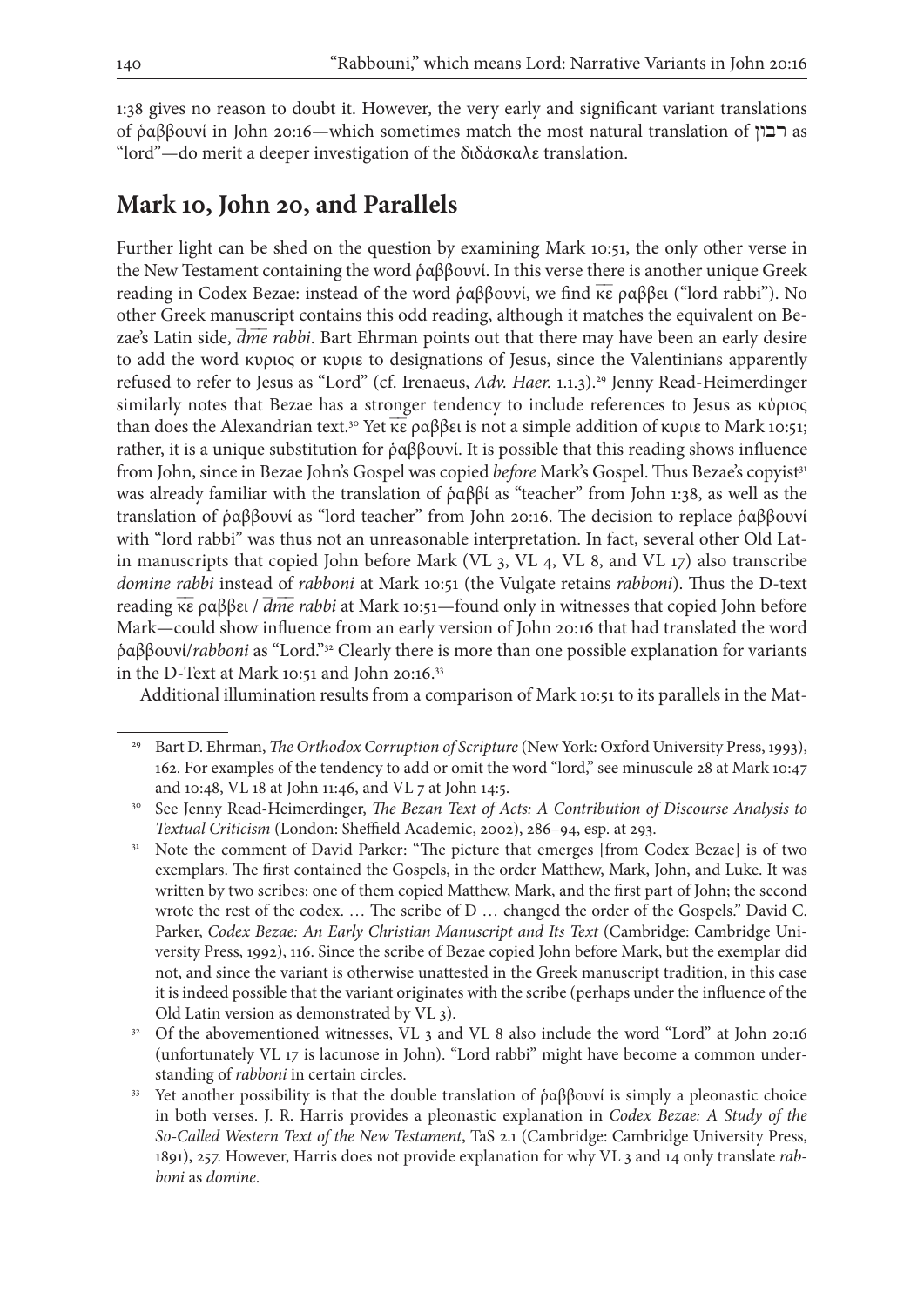thean and Lukan narratives. Perhaps in order to make the narrative more broadly understandable, the later Synoptic authors replaced Bartimaeus's ῥαββουνί with the anonymous blind men/man's address to Jesus as κύριε (Matt 20:33 and Luke 18:41). This consistent translation of the Aramaic term in both Matthew and Luke suggests that the most natural first-century Greek rendering of ραββουνί was, in fact, κύριε.<sup>34</sup> Moreover, in Mark 10 the blind man who truly "sees" is contrasted positively against the sons of Zebedee, who a few verses earlier called Jesus διδάσκαλε when requesting to sit at his right and left hand (Mark 10:35). Since Mark has used Bartimaeus's word ῥαββουνί in contrast to the shortsighted disciples who call Jesus διδάσκαλε, might John have intended ῥαββουνί for the same purpose?35 Translating the word as διδάσκαλε in John 20:16 actually ensures that gospel readers cannot consider Mary Magdalene to be more insightful than the sons of Zebedee.

To bring the κύριε/*domine* variants in John 20:16 to their fullest consideration, we must also put the verse in its Johannine narrative context. Of course, John 20:16 is not the only verse in John 20 in which Mary Magdalene uses the word κύριε or κύριος. The use of this word is stylistically consistent for her, and thus κύριε makes better sense at 20:16 according to intrinsic probability. At John 20:2, she says "They have taken the Lord [τὸν κύριον] out of the tomb"; at John 20:13 she explains the reason for her weeping: "They have taken away my Lord [τὸν κύριον μου]"; at John 20:15 she thinks Jesus is the gardener, and she addresses him as κύριε (usually translated as "sir"); and at John 20:18 she announces, "I have seen the Lord [τὸν κύριον]." These phrases are all relatively stable in the text transmission.36 But at John 20:16—the moment where Jesus calls Mary by name—the text transmission reflects significant instability.37 It is possible that if a scribe or editor encountered the word διδάσκαλε as the translation of ῥαββουνί at John 20:16, there might have been a desire to harmonize the text so as to make Mary's addresses for Jesus as κύριος consistent. Another (more remote) possibility is that some early Christian editors were familiar with Aramaic and were substituting κύριος as what they believed to be the more accurate translation of Mary's word.

Yet perhaps the most important factor here is that this exchange between Jesus and Mary Magdalene recalls a moment at the opening of John's Gospel, when Jesus first appears and is followed by two disciples of John the Baptist. Jesus turns (στραφείς) to these two disciples in John 1:38—just as Mary Magdalene will turn (στραφεῖσα) to Jesus in John 20:16. Jesus then asks these two disciples τί ζητεῖτε ("what are you seeking?") just as he will ask Mary Magdalene τίνα ζητεῖς ("who are you seeking?") in John 20:15. These two disciples of John the Baptist then address Jesus as ῥαββί—which the narrator of 1:38, of course, translates as διδάσκαλε ("teacher"). Since several of the same Greek cognates are used in these two scenes, another exegetical parallelism is implied between John 1 and John 20. Yet in John 1:38 the disciples address Jesus as ῥαββί,38 whereas in John 20:16, Mary Magdalene addresses Jesus as ῥαββουνί. Since the Ar-

<sup>34</sup> A similar conclusion is reached by William O. Walker in "ΚΥΡΙΟΣ and ΕΠΙΣΤΑΤΗΣ as Translations of *RABBI/RABBOUNI*," *Journal of Higher Criticism* 4 (1997): 56–67, at 64, 69.

<sup>35</sup> Cf. Mark's use of διδάσκαλε in 4:38, 9:17, 9:38, 10:17, 10:20, 10:35, 12:14, 12:19, 12:32, and 13:1; cf. also John's use of both ραββί and διδάσκαλε in 1:38 and 3:2.

<sup>&</sup>lt;sup>36</sup> There are a few minor textual variants in these verses: at John 20:2, in a handful of majuscules Mary says "they have taken *my* Lord out of the tomb," and in VL 4 at John 20:18 Mary says "I have seen Jesus" (instead of "I have seen the Lord").

<sup>&</sup>lt;sup>37</sup> See below for additional variants.

<sup>&</sup>lt;sup>38</sup> For an interesting exegetical exploration of John's use of ραββί, see Bruce Chilton, "The Gospel according to John's Rabbi Jesus," *BBR* 25 (2015): 39–54. Chilton suggests John deliberately employs the title ῥαββί "prior to … assertions of Jesus' true identity … John intends a theology of Jesus' pre-existence as the son of man and uses *rabbi* as an introductory counterpoint" (53–54). See also the view of Brown: "In John the frequency of the terms 'rabbi' and 'teacher,' used by the disciples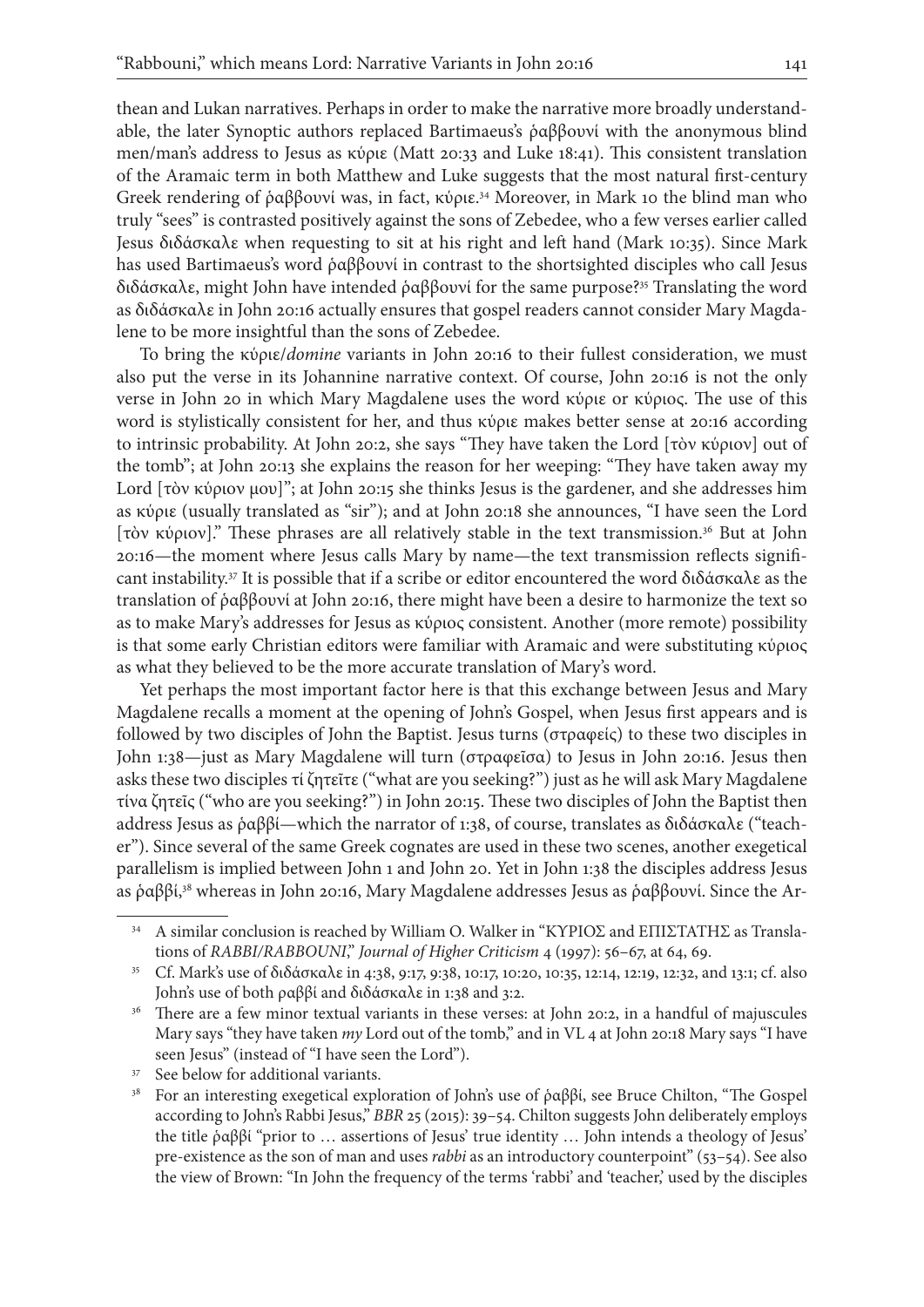amaic words utilized in these two verses differ, it is curious that the διδάσκαλε translation does not change. Certainly the appearance of διδάσκαλε rather than κύριε in John 20:16 impacts the reader's impression of Mary Magdalene: for commentators like Brown, "the [διδάσκαλε] parallel brings out forcefully the modesty of the title that Magdalene gives to the risen Jesus, a title that is characteristic of the *beginning* of faith rather than of its culmination."39 Indeed, the reading διδάσκαλε suggests that Mary's insight is no more advanced than that of Andrew and the other disciple in John 1:38 or even of Nicodemus in John 3:2.

Yet as we now know, depending on the manuscript, the title that Mary Magdalene gives to the risen Jesus is not always so modest. In ancient witnesses like Codex Bezae (both Greek and Latin sides), VL 2, VL 3, VL 8, VL 14, and probably  $\mathfrak{P}^5$ , the word ῥαββουνί is instead (or also) translated as "Lord."40 Readers of these manuscripts would naturally conclude that Mary's understanding of Jesus has advanced from the simple "teacher" confession of John the Baptist's disciples in John 1:38 and contrast it with her more sophisticated confession of Jesus as "Lord" in John 20:16. Joel Marcus notes that "Rabbouni … may have a more exalted nuance than rabbi; in rabbinic traditions *ribbon* and related words are more often used of God than of human beings."41 Similarly E.C. Hoskyns: "In the older Jewish Literature the word *Rabboni …*  is reserved for address to God…. Mary's use of it here is therefore probably to be understood as a declaration of faith, parallel to that of Thomas."42 Thus, the central question here is whether Mary's utterance of ραββουνί indicates faith or misunderstanding.<sup>43</sup> The translation of Mary Magdalene's reply has real consequences for readers' perceptions of her level of insight at this important moment of the gospel.

# **Another Curious Variant in John 20:16: "And She Ran to Touch Him"**

The "teacher/Lord" issue is not the only striking variant found in early manuscripts of John 20:16. Several important copies actually include an additional phrase in this verse. In many manuscripts throughout the text transmission, immediately after Mary recognizes Jesus, we find the words καὶ προσέδραμεν ἅψασθαι αὐτοῦ, "and she ran to touch him."44 As pointed out

in addressing Jesus, seems to follow a deliberate plan: these terms appear almost exclusively in the Book of Signs, while in the Book of Glory the disciples address Jesus as '*kyrios* [lord].' In these forms of address John may be attempting to capture the growth of understanding on the disciples' part." Raymond E. Brown, *The Gospel according to John I–XII*, AB 29 (Garden City, NY: Doubleday, 1966), 75. Brown also highlights the order of Jesus's titles at John 13:13 ("you call me διδάσκαλος and κύριος") as reflecting development in the disciples' understanding. See Brown, *Gospel according to John XIII–XXI*, 553.

<sup>39</sup> Brown, *Gospel according to John XIII–XXI*, 1010. Emphasis added.

 $40$  Although  $\mathfrak{P}^5$  is partially lacunose in John 1:38, the nine letters of διδασκαλε fit easily into the conjectured text.

<sup>41</sup> Joel Marcus, *Mark 8–16*, AB 27A (New Haven, CT: Yale University Press, 2009), 760.

<sup>42</sup> E. C. Hoskyns, *The Fourth Gospel* (London: Faber & Faber, 1940), 648. For a contrasting opinion (and a reminder of the variant's exegetical weight) see the comment of Brown: "John translates *Rabbuni* into Greek as 'Teacher,' the same translation given for Rabbi.… There is even less basis for supposing that the writer is deliberately using a form primarily addressed to God, so that Magdalene is making a declaration of faith" (*Gospel according to John XIII–XXI*, 992).

<sup>&</sup>lt;sup>43</sup> The same question is necessarily raised of Bartimaeus in Mark 10.

<sup>44</sup> Although this reading has ancient attestation, no extant manuscript of John 20:16 contains both this phrase and the "Lord" variant. However, one patristic exception may be Romanus Melodus; the hymnodist seems to have had some awareness of both variants (see below).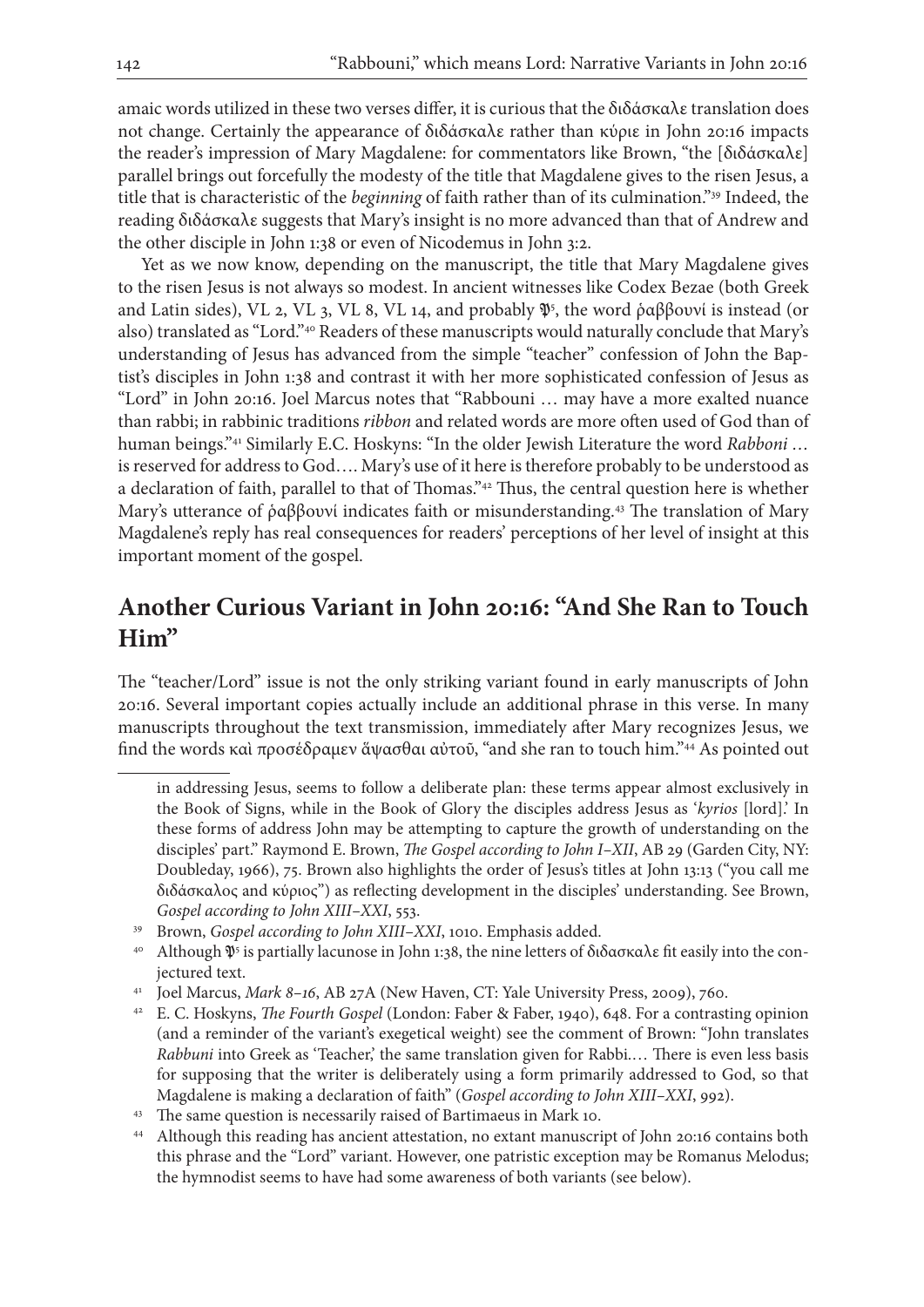in a careful study by Tjitze Baarda, the additional phrase is widely attested: a version of it is found in the sixth- or seventh- century correction to Codex Sinaiticus/01, Θ/038, Ψ/044,  $f<sup>13</sup>$ , several other Greek minuscules (1093, 1195\* , 1230, 2106, and 2145), several Old Latin manuscripts (VL 30, VL 35, and VL 48), three Syriac versions (Sy<sup>s</sup>, Sy<sup>h</sup>, and Sy<sup>pal</sup>), and two tenth-century Georgian manuscripts (geo<sup>a</sup> and geo<sup>b</sup>); it even found its way into the Middle Dutch and German gospel harmonies.45 In the Syriac Sinaiticus, the Syriac Diatessaron, and several Latin commentaries, the phrase appears with slightly different wording than the Greek. For readers of the manuscripts that contain the additional phrase, the story in John 20:16–17 would have looked something like this:

Jesus said to her, "Mary!" She turned and said to him in Hebrew, "Rabbouni!" (which means teacher), *and she ran to touch him*. Jesus said to her, "Do not keep clinging to me, because I have not yet ascended to the Father. But go to my brothers and say to them, 'I am ascending to my Father and your Father, to my God and your God."

In his analysis of the variant, Baarda argues that "the gist of  $\mu \eta$  + imptv. present. is rather that [Mary] already touched Him"46; the additional phrase heightens the possibility that Mary Magdalene actually touched the risen Jesus.

Some commentators have argued that this phrase has its origin in Tatian's second-century Diatessaron;<sup>47</sup> however, Baarda concludes that it was more likely introduced in Alexandria at an early stage of the text transmission, perhaps as a marginal gloss or interpolation to help explain why Jesus forbade Mary from touching him.48 To explain both the additional phrase and its variants, Baarda tentatively hypothesizes:

καὶ προσέδραμεν ἅψασθαι αὐτοῦ was originally inserted into Greek texts as an interpolation in the second or early third century, in Alexandria (Ammonius? Origen?).… Independently, or under the influence of this Greek text, the Syriac Diatessaron introduced another phrase, namely *and ran up and wished to seize Him.*… This hypothesis explains both the spread of the interpolation *and* its different wording in western areas.<sup>49</sup>

Contrary to Baarda's hypothesis, it is worth noting that Origen was apparently unaware of the reading. Origen's *Commentary on John* states emphatically, "nor is that woman entrusted with the first-fruit of the touch of Christ, for he says to her, 'Do not touch me.' For it was Thomas who was to hear, 'Put your finger here, and see my hands; and bring your hand and put it into my side."50

- <sup>49</sup> Baarda, "Jesus and Mary," 33. Emphasis Baarda's.
- <sup>50</sup> Origen of Alexandria, *Comm. Jo.* 12.180. This translation in *Origen: Commentary on the Gospel according to John Books 13*–*32*, trans. Ronald E. Heine (Washington, DC: Catholic University of America Press, 1993), 106–7. See also *Comm. Jo.* 11.287: "But after he had destroyed his enemies through his passion, the Lord, who is mighty in battle and strong, needing the cleansing for his

<sup>45</sup> Tjitze Baarda, "Jesus and Mary (John 20 16f.) in the Second Epistle on Virginity Ascribed to Clement," in *Studien zum Text und zur Ethik des Neuen Testaments: Festschrift zum 80. Geburtstag von Heinrich Greeven*, ed. Wolfgang Schrage, BZNW 47 (Berlin: de Gruyter, 1986), 30.

<sup>46</sup> Baarda, "Jesus and Mary," 26n96.

<sup>47</sup> Baarda, "Jesus and Mary," 28–29. For a similar conclusion, cf. Gilles Quispel, "The Diatessaron of Romanus," in *Gnostica, Judaica, Catholica: Collected Essays of Gilles Quispel*, ed. Johannes van Oort, Nag Hammadi and Manichaean Studies 55 (Leiden: Brill, 2008), 88. Also relevant here are the Diatessaronic traditions of the early Syrian church, which included reworkings of John 20:16 where Jesus's mother (rather than Mary Magdalene) receives the first appearance of the risen Jesus. See Stephen J. Shoemaker, *Mary in Early Christian Faith and Devotion* (New Haven, CT: Yale University Press, 2016), 85–86.

<sup>48</sup> Baarda, "Jesus and Mary," 26.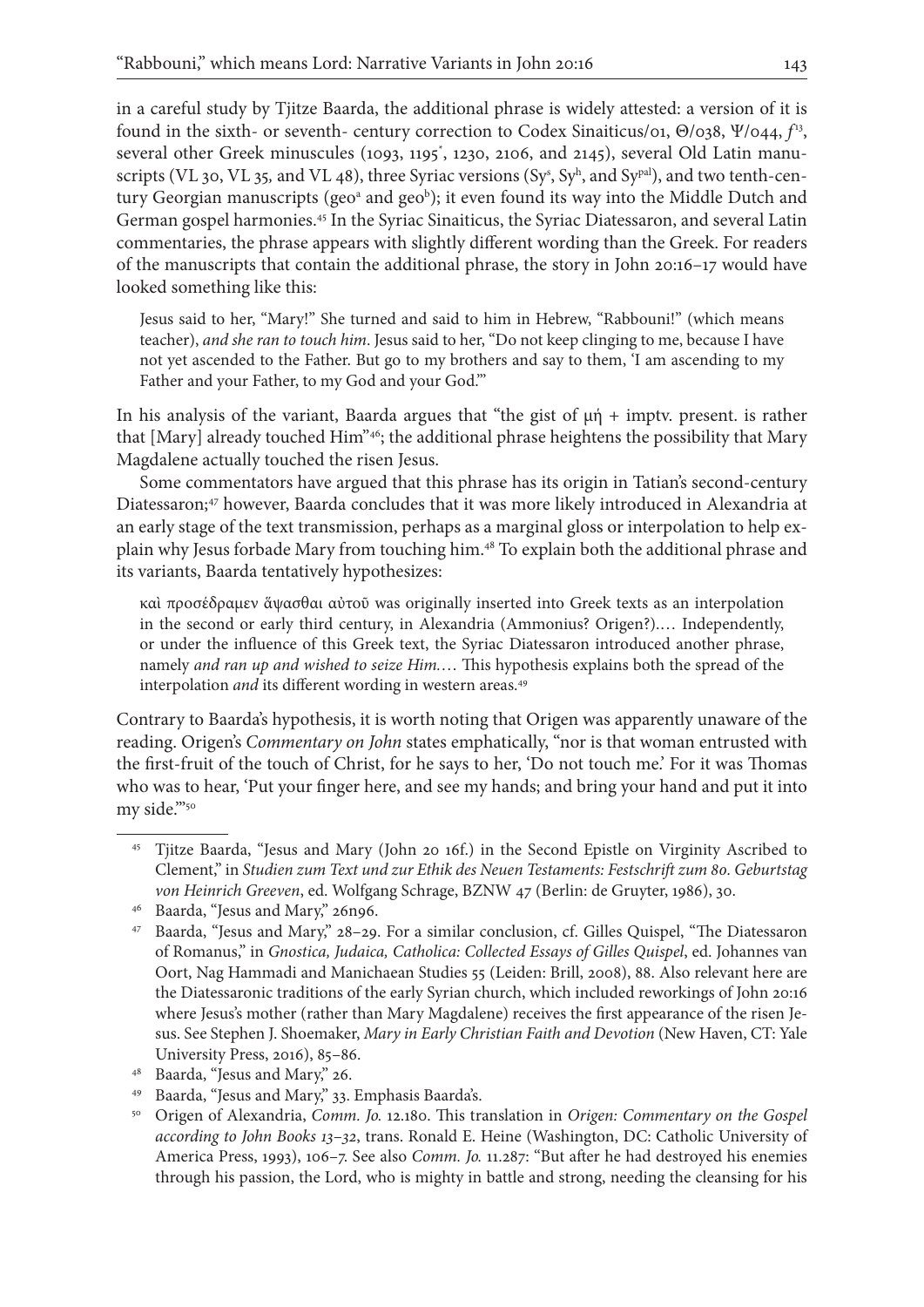Perhaps a more fruitful avenue to pursue is early patristic discussion of Valentinian belief. In *Against Heresies*, Irenaeus describes the Valentinian myth of the encounter between Christ and Achamoth (or the "lower Sophia"):

When, therefore, their Mother had endured every passion and had with difficulty raised herself up, she turned to supplicate the Light, that is, Christ, who had left her, so they say.… He was sent to her together with his coeval Angels. They relate that Wisdom [Ἀχαμώθ] when she met him, first covered herself with a veil out of reverence, but, having gazed upon his entire prolific retinue, she took courage from his appearance and *ran towards him* [προσδραμεῖν εὐτῷ]. He then formed her for the formation that is according to knowledge [γνῶσιν] and healed her passions by removing them from her and not neglecting them.… They teach, too, that when Achamoth had been freed from passion and had with joy received the contemplation of the lights which were with him, that is, of the Angels that were with him, and had yearned after them, she brought forth fruits after their image, a spiritual offspring.<sup>51</sup>

Clement of Alexandria paints a similar picture of Valentinian belief in the *Excerpta ex Theodoto:*

When Wisdom [Σοφία] beheld [Jesus Christ] she recognized that he was similar to the Light who had deserted her, and she *ran to him* [προσέδραμεν] and rejoiced and *worshipped* [προσεκύνησεν] and, beholding the male angels who were sent out with him, she was abashed and put on a veil … therefore, the Saviour bestowed on her a form that was according to knowledge [γνῶσιν] and a healing of passions.<sup>52</sup>

The similarities between the Valentinian descriptions of Sophia and the longer textual variant in John 20:16 are striking: all three use a form of προσδραμεῖν when describing a female figure's joyful response to the unexpected appearance of Christ. Irenaeus and Clement's description of the "coeval Angels/male angels who were sent out with him" is reminiscent of the two angels who appear to Mary Magdalene in John 20:12–13, and Christ's healing of Wisdom's passions seems to echo Jesus's healing of Mary Magdalene in Luke 8:2. Clement also describes Wisdom as worshipping (προσεκύνησεν) Christ, the same verb used to describe Mary Magdalene in Matt 28:9. These parallels between Valentinian belief and gospel passages about Mary Magdalene are so numerous that the variant at John 20:16 may provide us with a key Valentinian interpretation, which apparently encouraged the identification of Mary Magdalene with Achamoth/"lower Sophia."53 Since the textual parallels are not exact, the influence of oral traditions on Irenaeus and Clement seems probable.

manly deeds which can be given to him by the Father alone, prevents Mary from touching him." This translation in *Origen: Commentary on the Gospel according to John Books 1*–*10*, trans. Ronald E. Heine (Washington, DC: Catholic University of America Press, 1989), 246. Of course, the transmission of Origen's works has been fraught with difficulty, and there is always the possibility of scribal substitution or interpolation of phrases.

<sup>51</sup> Irenaeus, *Haer.* 1.4.5. This translation found in St. Irenaeus of Lyons, *Against the Heresies. Volume I: Book I*, trans. Dominic J. Unger with revisions by John J. Dillon (New York: Newman Press, 1992), 32–33. Emphasis added.

<sup>52</sup> Clement of Alexandria, *Exc.* 44–45. This translation in Robert Pierce Casey, ed., *The* Excerpta Ex Theodoto *of Clement of Alexandria* (London: Christophers, 1934), 71. Emphasis added.

<sup>&</sup>lt;sup>53</sup> Cf. the Valentinian *Gospel of Philip* 48: "The Wisdom [ $\text{rco}$ φιλ] who is called barren wisdom is the mother [of the] angels. And the companion of the […] Mary Magdalene. The [… loved] her more often than [all] the disciples, [and he used to] kiss her on her [… more] often than the rest of the [disciples]." This translation in Bentley Layton, *The Gnostic Scriptures: A New Translation with Annotations and Introductions* (New York: Doubleday, 1987), 339. See also the reference to ⲙⲁⲣⲓϩⲁⲙⲙⲏ as the "spirit of wisdom" in C. R. C. Allberry, *A Manichaean Psalm-Book Part II*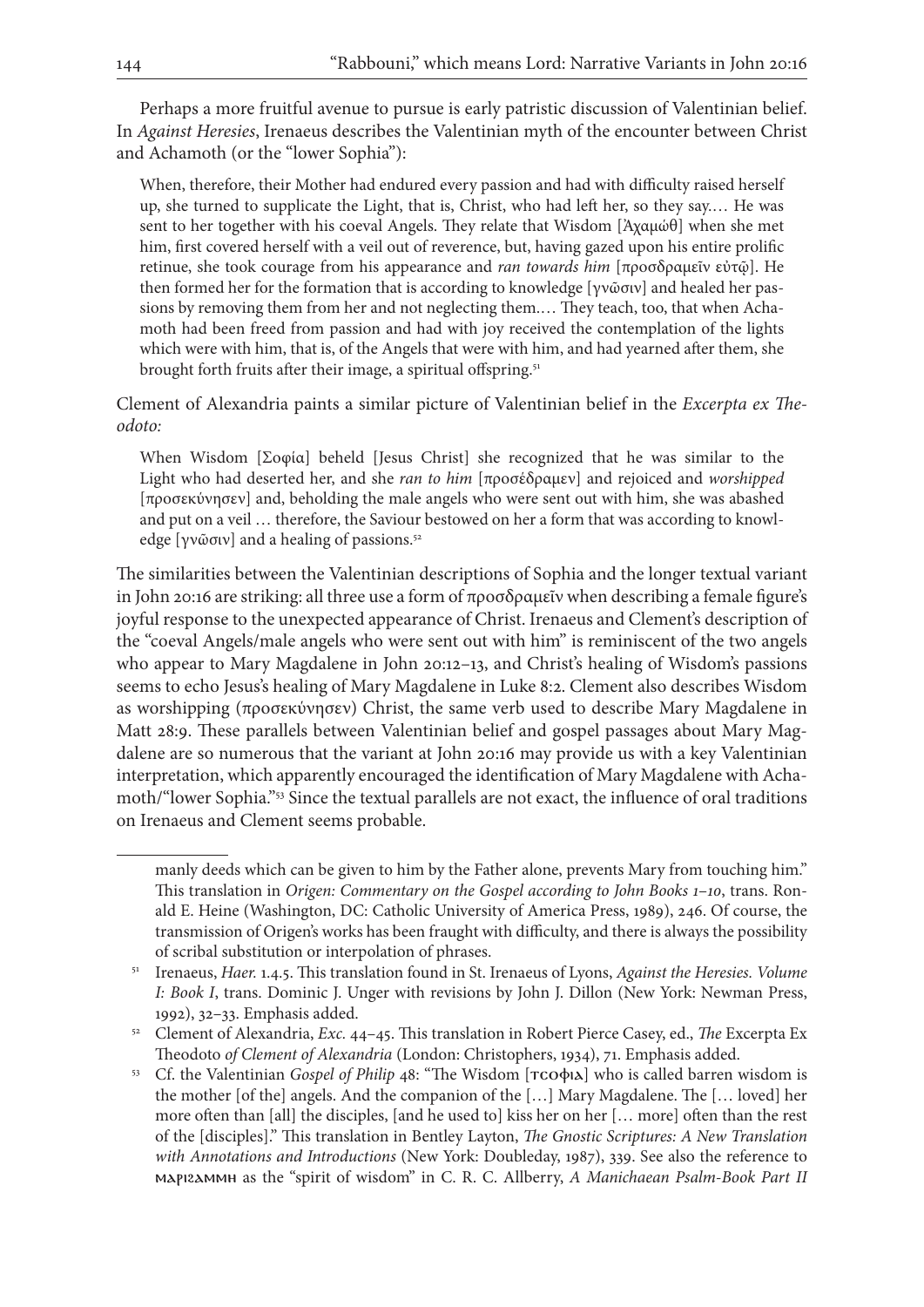The reading καὶ προσέδραμεν ἅψασθαι αὐτοῦ is ancient; since there is no certain Greek, Latin, or Coptic attestation of this variant before the fifth century,<sup>54</sup> Baarda's conclusion is reasonable that the additional phrase is likely an early Alexandrian interpolation. Its wording may show influence from the Johannine verb προέδραμεν, which has just been used to describe the Beloved Disciple who went first into the tomb (John 20:4). Valentinus did, in fact, live in Alexandria in the second century; thus his teaching provides a reasonable historical setting and motive for the addition of the phrase. An oral teaching identifying Mary Magdalene with the "lower Sophia" would explain the textual addition, the differing descriptions provided by Irenaeus and Clement, and the difference of wording in the Syriac version of the long variant. Building on Baarda's thesis, we therefore suggest that the phrase καὶ προσέδραμεν ἅψασθαι αὐτοῦ originated orally in a Valentinian setting and was likely added as a gloss into some manuscripts of John 20.

Let us now turn to the broader patristic record to see how the manuscript variants of John 20:16 were used in antiquity to interpret Mary Magdalene's interaction with Jesus.

# **Treatment of the Variants of John 20:16 in Early Patristic Commentary**

Perhaps the earliest known direct quotation of John 20:16 comes from a very ancient *Commentary on the Song of Songs* attributed to Hippolytus of Rome. In the commentary, which is preserved in a tenth-century Georgian manuscript (itself translated from an Armenian version, translated from the Greek), John 20:16b is cited as რაბუნი, რომელი გამოითარგმანების უფალი ჩემი ("'Rabbuni,' which means 'my Lord'").55 Although the manuscript is of a late date, the "Lord" reading is only attested otherwise in very early gospel manuscripts; since the Armenian and Georgian translators probably had access to copies of John with only the "teacher" reading, this variant in a commentary of Hippolytus is all the more striking. If the text was accurately rendered through its translations, Hippolytus's early third-century Greek gospel text may have read ραββουνι ο λεγεται κυριε μου.

Meanwhile in the Latin tradition, we may see early evidence of the longer reading of John 20:16 in Tertullian's *Against Praxeas*. Tertullian writes: "[Jesus] now could show himself as the Father to that faithful woman who attempted to touch him [*tangere eum adgressae*] as a result of

<sup>(</sup>Stuttgart: Kohlhammer, 1938), 192. For more on parallels seen between Mary Magdalene and the figure of Sophia, see B. Barc, "Les noms de la Triade dans L'Évangile selon Philippe," in *Gnosticisme et Monde Héllenistique*, ed. J. Ries (Louvain-la-Neuve: Université catholique de Louvain, Institut orientaliste, 1982), 361–376, at 375; J. K. Coyle, "Mary Magdalene in Manichaeism?," *Le Muséon* 104 (1991): 39–55; Susan Haskins, *Mary Magdalen: Myth and Metaphor* (New York: Harcourt Brace, 1993), 48–53; Bruce Chilton, *Mary Magdalene: A Biography* (New York: Doubleday, 2005), 143–146; Karen L. King, "The Place of the Gospel of Philip in the Context of Early Christian Claims about Jesus' Marital Status," *NTS* 59 (2013): 578–80. For a contrasting interpretation, see Silke Petersen, *"Zerstört die Werke der Weiblichkeit!" Maria Magdalena, Salome und andere Jüngerinnen Jesu in christlich-gnostischen Schriften* (Leiden: Brill, 1999), 146–48, 192–93.

<sup>54</sup> Cyril of Alexandria's fifth-century lemma is treated here as datable Greek attestation of the variant (see below). The sixth- or seventh-century correction found in Codex Sinaiticus is the earliest surviving Greek manuscript attestation.

<sup>55</sup> Yancy W. Smith, *The Mystery of Anointing: Hippolytus' Commentary on the Song of Songs in Social and Critical Context*, Studies in Early Christianity and Patristics 62 (Piscataway, NJ: Gorgias, 2015), 349.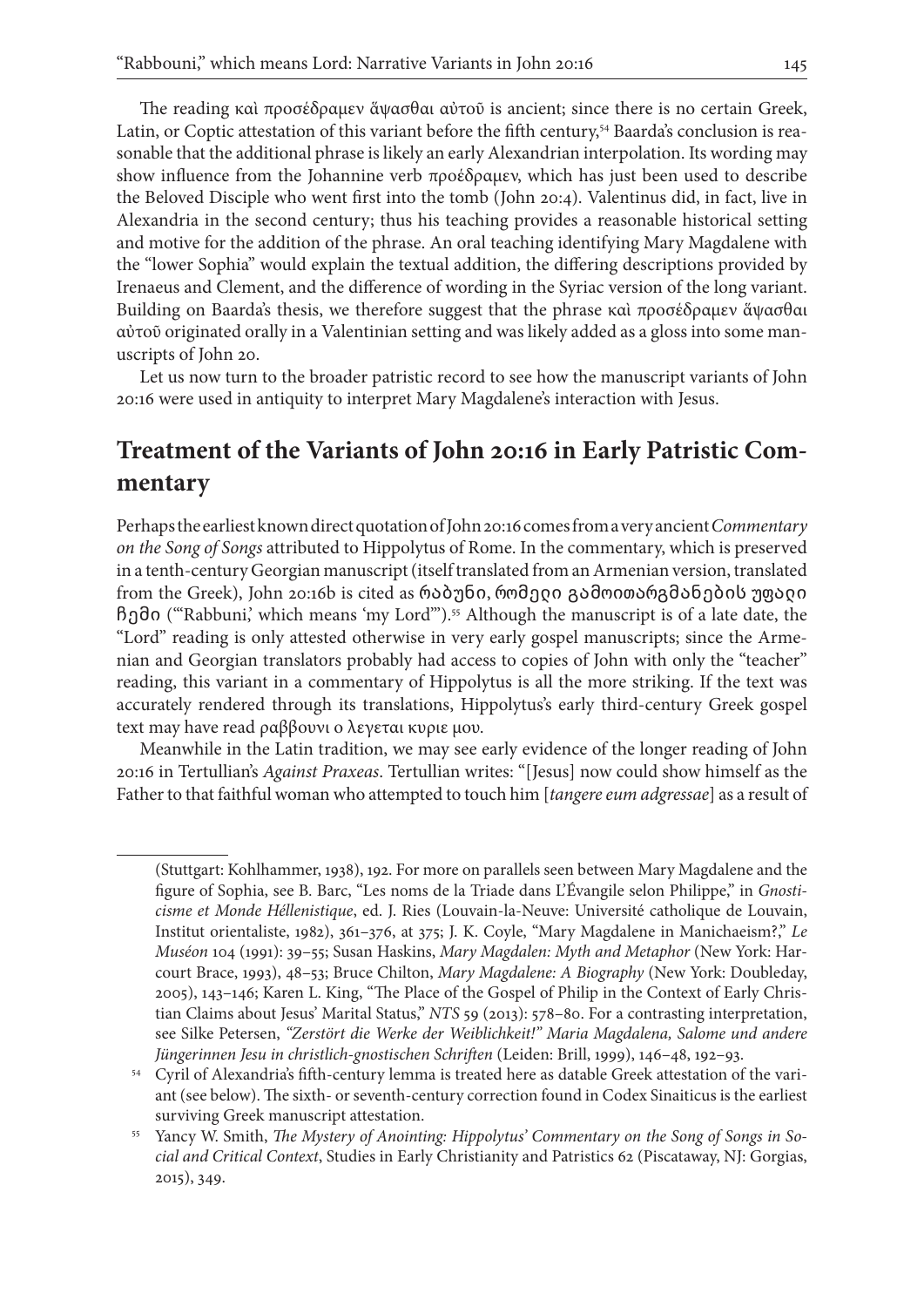affection, and not of curiosity nor of Thomas's unbelief."56 The Old Latin text manuscripts read *et occurrit ut tangeret eum*, which is not an identical reading. However, it is generally accepted that Tertullian made his own translations from Greek to Latin;<sup>57</sup> thus, tangere eum adgressae could plausibly be Tertullian's own rendering of the Greek words προσέδραμεν ἅψασθαι αὐτοῦ.

Eusebius of Caesarea, who wrote in the early fourth century, may also have had awareness of the long reading:

Then, because she was starting to approach [προσιέναι ὡρμᾶτο] him as teacher [ὡς διδασκάλῳ] still, not as God, he rejects that and tells her: "Do not touch me." As she was still thinking in human terms, she could not touch his Godhead. It would not have been fitting for her, with lowly human thoughts of him, still in tears, and looking for him down among the tombs and graves as if he were a corpse, to share in contact with him. That is why he gave the conclusive reason, saying that he had not yet ascended to the Father as far as she was concerned, because she did not believe that had happened, but thought he was lying dead somewhere. That is why he says to her: "Being the sort of person you are, and harbouring such thoughts of me, do not touch me, because *you* have not attained faith that I am God."58

Eusebius's comment that Mary "started to approach" Jesus may be a paraphrase of προσέδραμεν ἅψασθαι αὐτοῦ, although this is not certain. However, it is clear that Eusebius knows the διδάσκαλε reading from his Johannine text; notably, he uses the "teacher" translation to argue that Mary Magdalene has not attained adequate faith. For Eusebius, Jesus's response to Mary in John 20:17 is a rebuke.

In the fourth and fifth centuries, when our extant manuscripts clearly demonstrate different readings of John 20:16, we find commentary on this passage from two very influential Latin church fathers, Jerome and Augustine. Both men show interest in the "teacher"/ "Lord" question in John 20:16—and both men seem to have known both readings. In Jerome's *Epistle to Hedybia*, written in approximately 405 CE, he advocates against the "Lord" reading when describing Mary Magdalene's confession:

It is not a confession of real faith that she calls the Savior "lord" [at John 20:15], but it is in fact humility and fear of the gardener that draws [her] compliance. And see the extent of her ignorance: she believed a gardener had completely taken [his body] away, which court soldiers were watching, and whose tomb angels were protecting; and not knowing her feminine weakness, she, alone and panic-stricken, believes herself of such strength to carry an embalmed corpse of full age, which (to say nothing of the rest) was coated with one hundred pounds of myrrh. And when Jesus—the man whose appearance she did not recognize—had addressed her, and had said, "Mary," she discerned by his voice, [but] she persisted [in her ignorance], saying not "Lord" [*nequaquam Dominum*], but *Rabboni*, that is to say, she calls him "teacher" [*magistrum*]. And see the extent of her confusion: the one whom she reckoned a gardener, having called him "lord," the risen Son of God, she calls "teacher"!… Therefore the faith of the apostles is greater. For without a vision from the angels, nor a vision of the savior, after his body was not to be found in the tomb, they believed he had risen from below.<sup>59</sup>

<sup>56</sup> Tertullian, *Prax.* 25.2. This translation in Tertullian, *Treatise against Praxeas*, ed. and trans. Ernest Evans (London: SPCK, 1948), 169.

<sup>57</sup> See Philip Burton, "The Latin Version of the New Testament," in *The Text of the New Testament in Contemporary Research: Essays on the Status Quaestionis*, ed. Bart D. Ehrman and Michael Holmes, NTTSD 42, 2nd ed. (Leiden: Brill, 2014), 178.

<sup>58</sup> Eusebius, *To Marinus* 3.2. This translation in Eusebius of Caesarea, *Gospel Problems and Solutions: Quaestiones ad Stephanum et Marinum (CPG 3470)*, ed. Roger Pearse, trans. D.J.D. Miller (Ipswich, UK: Chieftain, 2010), 116–17. Emphasis Miller's.

<sup>59</sup> Jerome, *Ep. 120 (to Hedybia)*. Our translation, from the Latin text available in J. Labourt, ed., *Saint Jérôme Lettres*, vol. 6 (Paris: Les Belles Lettres, 1958), 135.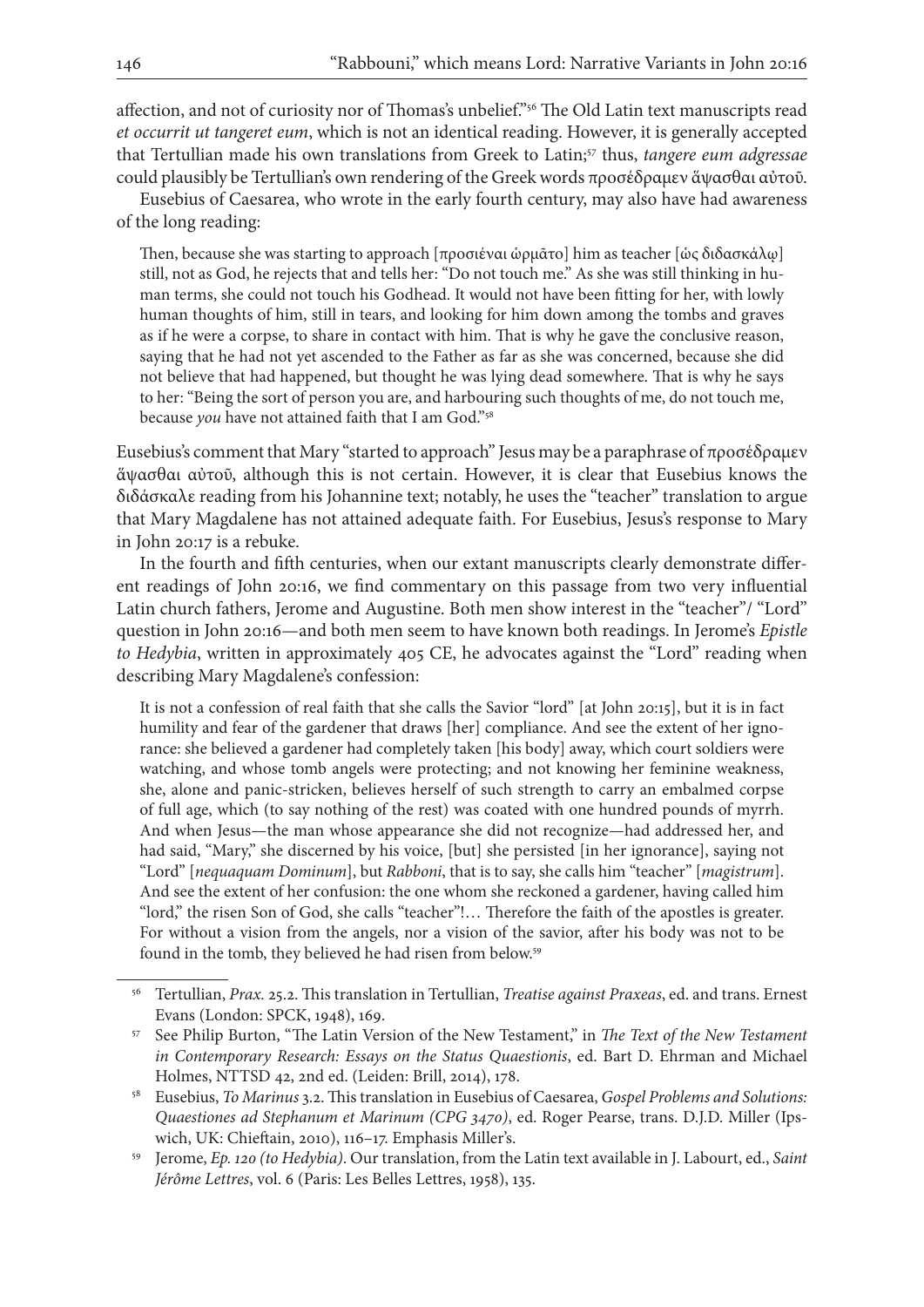In this letter, Jerome forcefully advocates for the *magister* reading at John 20:16, contrasting it to the *domine* reading at John 20:15 (usually translated "sir"), to argue that Mary Magdalene's faith and understanding are weak compared to that of the male apostles. Jerome concludes that "the faith of the apostles seems much more lively and more vibrant" than that of Mary Magdalene in John 20; for Jerome, the *magister* translation confirms Mary's failure to understand.<sup>60</sup> This translation is, of course, the reading found in Jerome's Vulgate at John 20:16; considering Jerome's insistence that Mary did not say "Lord" (*nequaquam Dominum*), and the access he had to a wide array of manuscripts, it seems likely that he was also familiar with the *domine* variant at John 20:16.

In Augustine's Sermon 229L, written sometime after 412 CE, he directly quotes a text where "Rabboni" is translated as "Lord": "Mary recognized the voice, looked up at the Savior; and answered him as really now himself: *Rabboni*, *which means Lord*."<sup>61</sup> Notably, in this sermon Augustine sees no misunderstanding on Mary's part. But a few years later, when writing one of his *Tractates on the Gospel of John*, Augustine (perhaps relying on Jerome's Vulgate translation) instead uses the "teacher" reading to suggest that Mary Magdalene's understanding was in fact limited:

Let no one think bad of the woman because she called the gardener "sir" [*domine*] and Jesus "Master" [*magistrum*]…. She called one *lord* (sir) even when she was not his servant so that through him she could come to the Lord whose [servant] she was."<sup>62</sup>

Thus Augustine interpreted the same passage in different ways, depending on which manuscript was in front of him; like other patristic writers in antiquity, he may have had no objection to seeing both readings as legitimate.<sup>63</sup> Hugh Houghton notes, "When preaching, [Augustine] would refer during his sermon to the text which had been used for the liturgical lection, and sometimes repeat it from the same copy."<sup>64</sup> Thus, it seems likely that when preaching Sermon 229L, Augustine relied on a local Old Latin manuscript of John to interpret this passage, but he relied on a Vulgate copy when writing his *Tractates on John*. 65 Yet Augustine's divergent exegeses clearly create differing interpretations of Mary Magdalene's level of understanding.

Cyril of Alexandria, who wrote his *Commentary on John* at the beginning of the fifth century, actually cites the additional phrase καὶ προσέδραμεν ἅψασθαι αὐτοῦ in the lemma when commenting on John 20:16.<sup>66</sup> He then writes,

<sup>60</sup> This interpretation is in marked contrast to Jerome's earlier *Ep.* 127 (*Ad Principiam*), dated 397 CE: *Mariamque proprie Magdalenen, quae ob sedulitatem et ardorem fidei, turritae nomen accepit, et prima ante Apostolos, Christum videre meruit resurgentem* ("And Mary, properly 'the Magdalene'—who, because of diligence and ardent faith, received the name 'of the tower'—deserved to see the Risen Christ first before the apostles"). See also F. A. Wright, *Select Letters of St. Jerome*, LCL 262 (Cambridge, MA: Harvard University Press, 1933), 450–51.

<sup>61</sup> Augustine of Hippo, *Serm.* 229L.1: "*Maria agnovit vocem, respexit Salvatorem; et ipsa illi tamquam ipsi respondit: Rabboni, quod interpretatur, Domine*." This translation in J. E. Rotelle, ed., *The Works of Saint Augustine: A Translation for the Twenty-First Century; Sermons, III/6 (184*–*229Z) on the Liturgical Seasons* (New Rochelle, NY: New City, 1993), 313. Emphasis Rotelle's.

<sup>62</sup> Augustine of Hippo, *Tract. Ev. Jo.* 121.2. This translation in J.C. Elowsky, ed., *John 11*–*21*: *Ancient Christian Commentary on Scripture, New Testament IVb* (Downers Grove, IL: InterVarsity Press, 2007), 346. Emphasis Elowsky's.

<sup>63</sup> E.g. see Jennifer W. Knust and Tommy Wasserman, *To Cast the First Stone: The Transmission of a Gospel Story* (Princeton, NJ: Princeton University Press, 2018), 84–88.

<sup>64</sup> H. A. G. Houghton, *Augustine's Text of John: Patristic Citations and Latin Gospel Manuscripts*  (Oxford: Oxford University Press, 2008), 42–43.

<sup>65</sup> Such a habit of Augustine is suggested in Houghton, *Augustine's Text of John*, 350.

<sup>66</sup> Cyril of Alexandria, *Comm. Jo.*, book 12. Cited in Baarda, "Jesus and Mary," 26.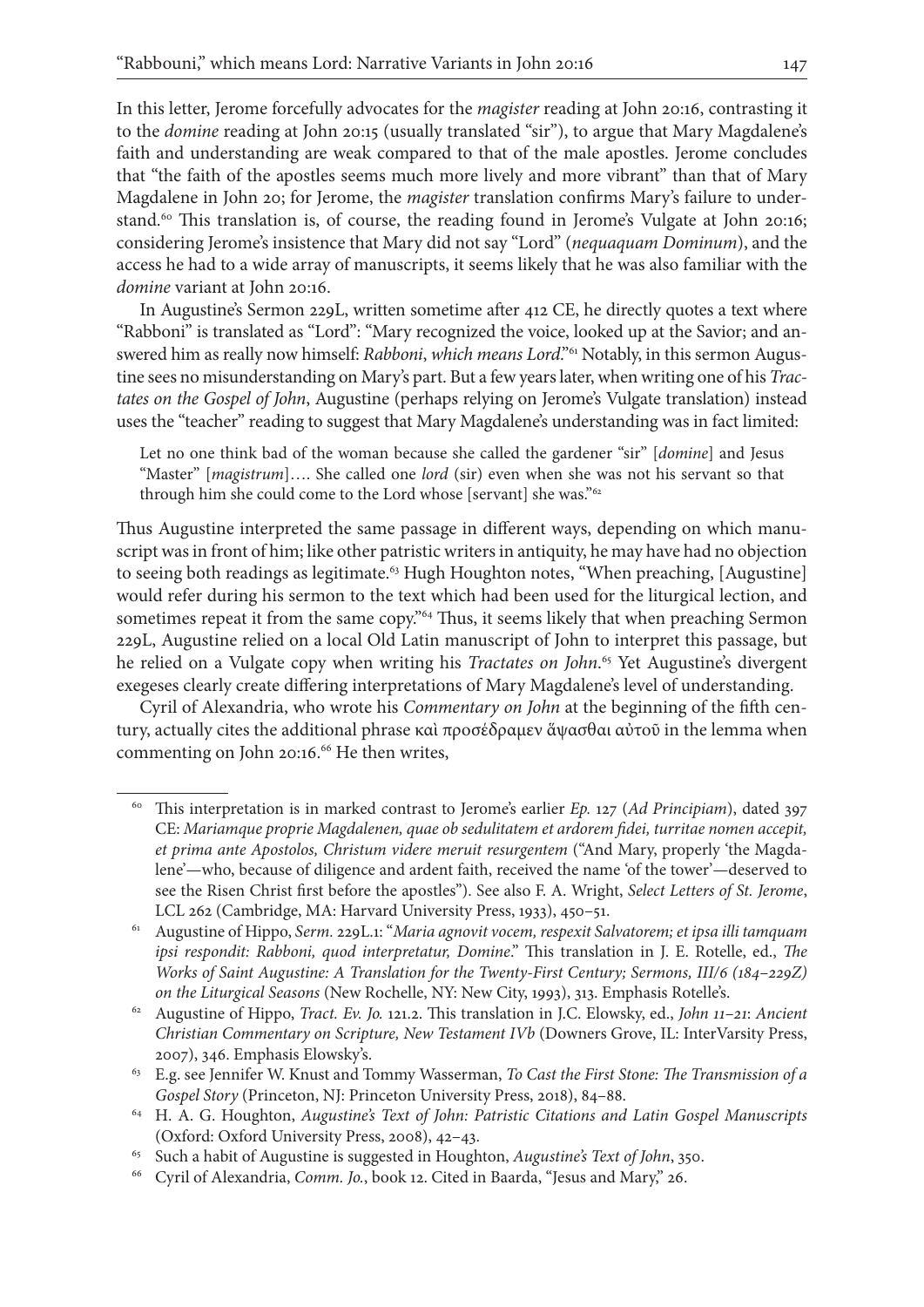Her mind is filled with the highest joy, and she eagerly runs to him to touch his holy body and gain a blessing from it.… [Jesus] hinders the woman as she is running to him, and though she longs to embrace his feet, he does not allow it. He clarifies the reason for his action by saying, "I have not yet ascended to my Father."<sup>67</sup>

Cyril's comment that Mary "longed to embrace [Jesus's] feet" suggests that he has conflated this longer reading of John 20:16 with Matt 28:9; Baarda has demonstrated that there was an early and widespread tendency to conflate these two verses, observed as early as Irenaeus.<sup>68</sup> This interpretation seems to have been widespread. John Chrysostom makes a similar interpretation in his *Eighty-Sixth Homily on John*, although he suggests that one only needs the usual Johannine text to make the inference: "'How is it evident that she touched Him and fell at His feet?'... This [interpretation] is evident from the words 'Do not touch me."<sup>69</sup> Interestingly, for Cyril, who had the additional phrase, Mary Magdalene was *not* able to touch Jesus; however, for Chrysostom, who seems not to have the phrase, she *was* indeed able to touch him.

According to Leo I, who wrote in the mid-fifth century, Mary Magdalene was able to touch Jesus: "the Lord said to Mary Magdalene (who represents the church), when she hurriedly approached and touched him, 'Do not touch me, for I have not yet ascended to my father.""70 Severus of Antioch, writing in the early sixth century, also knew the interpretation that Mary Magdalene was able to touch Jesus: "Some indeed say that … this woman approached him and touched him just as she had done before … when Mary approached him with more fervent desire and to ask something concerning the divine, she did so because she wanted the reason for his resurrection revealed to her and so she returned to touch him."71 Later in this homily, Severus clearly identifies Mary Magdalene as Mary of Bethany: "[John] testifies to this desire of Mary, the sister of Martha, to know when, instead of listening to Martha's instruction, she should remain close to Jesus."72 Thus, from this homily it appears that Severus may be familiar with either the Greek or Syriac version of the longer reading and understands Mary Magdalene to be the same woman as Mary of Bethany (who "touched him just as she had done before"—cf. John 12:3).

Both the "Lord" and "and she ran to touch him" variants seem have been present in certain manuscripts into the mid-sixth century. In Constantinople, the hymnodist Romanus Melodus composed the following:

Knowing that Mary would recognize His voice, Like a shepherd, [He] called His crying lamb, Saying, "Mary." She at once recognized him and spoke: "Surely my wonderful shepherd calls me,

<sup>67</sup> This translation in Cyril of Alexandria, *Ancient Christian Texts: Commentary on John*, ed. Joel C. Elowsky, trans. David R. Maxwell (Downers Grove, IL: InterVarsity Press, 2015), 360. Oddly, Maxwell has omitted the additional portion of the lemma in his translation of Cyril's text.

<sup>68</sup> Baarda, "Jesus and Mary," 21–27, esp. 26. Cf. Irenaeus, *Haer.* 5.31.1.

<sup>69</sup> John Chrysostom, *Hom. Jo. 86.* This translation in *St. John Chrysostom: Commentary on Saint John the Apostle and Evangelist, Homilies 48*–*88*, trans. Sr. T. A. Goggin (Washington, DC: Catholic University of America Press, 1959), 449.

<sup>70</sup> *Dominus, cum Maria Magdalene personam Ecclesiae gerens, ad contactum ipsius properaret accedere, dicit ei: Noli me tangere, nondum enim ascendi ad Patrem meum.* Leo the Great, *Sermon* 74.4. This translation in Elowsky, *John 11–21*, 349.

<sup>71</sup> Severus of Antioch, *Cathedral Homily* 45/PO 36 (167): 118–22. This translation in Elowsky, *John 11*–*21*, 346–47. This is one of several early examples of writers identifying Mary of Bethany as Mary Magdalene even before Pope Gregory the Great's *Thirty-Third Homily* of 591 CE.

<sup>72</sup> Severus of Antioch, *Cathedral Homily* 45. Translated in Elowsky, *John 11*–*21*, 347.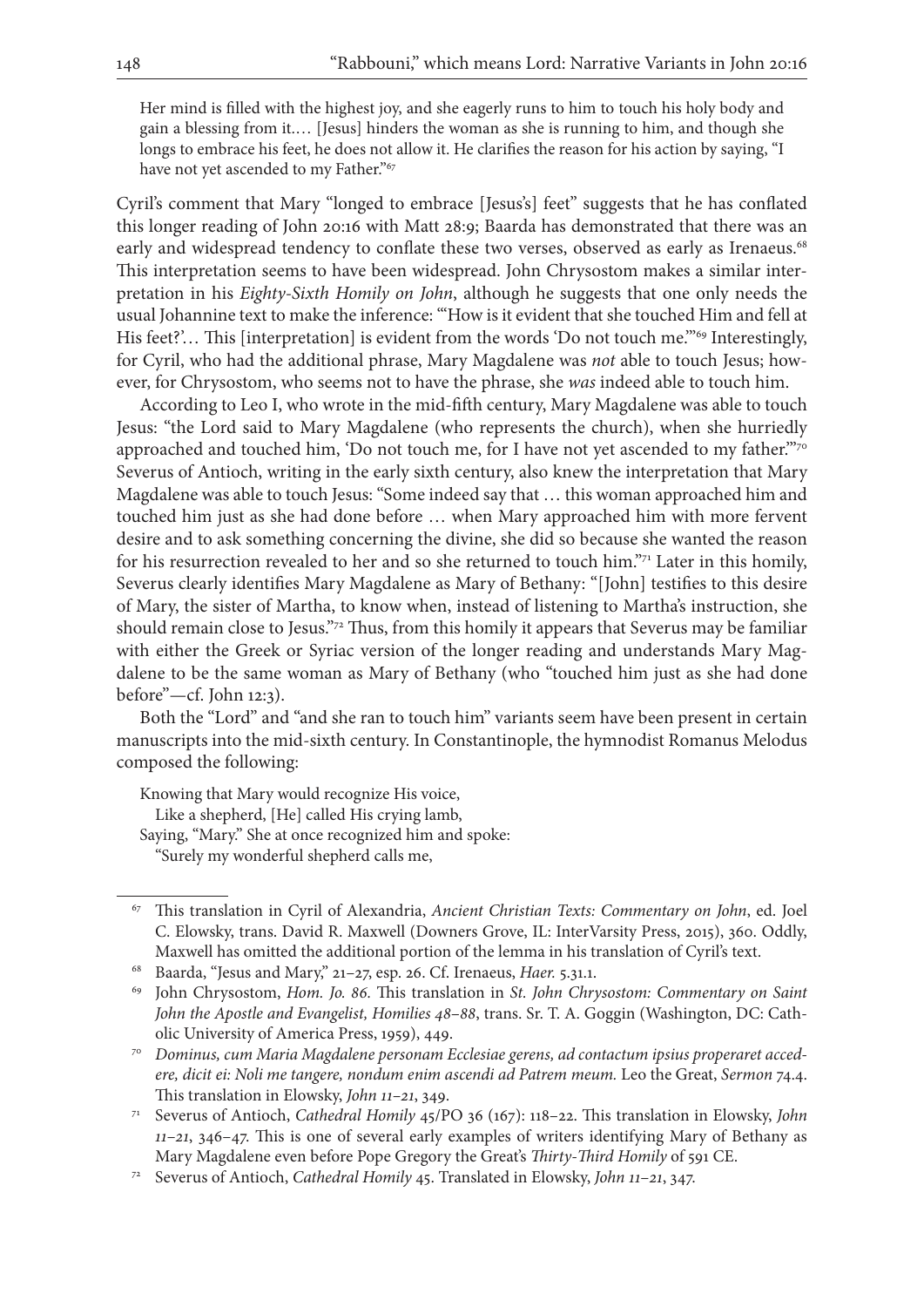In order that henceforth He may number me among the nine and ninety lambs; For I see behind Him who calls me The bodies of saints, the ranks of the Just, And I do not say, 'Who art Thou who callest me?' For I know clearly who He is who calls me; It is *my Lord* [δ κύριος δ ἐμός],<sup>73</sup> The one who offers resurrection to the fallen." Carried away by the warmth of her affection, and by her fervent love, The maiden hastened *and wished to seize Him* [καὶ κρατῆσαι ἠβουλήθη], The One who fills all creation without being confined by boundaries; But the Creator did not find fault with her eagerness; He lifted her to the divine when He said, "Do not touch me; or do you consider me merely human? I am God, do not touch me."74

In Romanus's interpretation, when Jesus speaks Mary's name, she recognizes him and "knows clearly" that he is her κύριος. Moreover, she sees "the bodies of saints" and "the ranks of the Just" behind Jesus, suggesting that she has attained very high level of insight. Here Romanus definitively presents Mary as one of Christ's "own"; she is a crying lamb who recognizes her shepherd Jesus's voice (cf. John 10:3, 14-16).<sup>75</sup> When she hears her name, Mary's response is to "wish to seize him," but Romanus finds no fault with this response. Rather, he suggests that Jesus uses her enthusiasm as a means of lifting her to the divine. Romanus composed his hymns in Greek; thus, this kontakion strongly suggests that the word κύριε was still present in some Greek copies of John 20:16 circulating as late as the sixth century.<sup>76</sup> This word seems to have had a direct impact on Romanus's exegesis, since he presents a strikingly positive portrayal of Mary. The statement that Mary "wished to seize" Jesus also suggests that Romanus had access to a variant very close to the long reading, perhaps as rendered in the Syriac Diatessaron.<sup>77</sup>

Despite the many interesting variants surveyed above, the textual richness found in early interpretations of John 20:16 would eventually drop out of the transmission. By the end of the sixth century in Rome, Gregory the Great only shows familiarity with the "teacher" variant: in a *Gospel Homily* he writes, "because Mary was called by name, she acknowledged her creator and called him at once 'Rabboni,' that is, 'teacher."<sup>78</sup> By the seventh century, patristic references to the "Lord" and "and she ran to touch him" variants had died out completely. Yet for many centuries, these variations in the actual Johannine text provided commentators with what are basically *parallel versions* of John 20:16.

<sup>73</sup> Here Carpenter translates ὁ κύριος ὁ ἐμός as "my Teacher and my Lord"; she has apparently conformed her translation to the received text. She may also show influence here from section 9 of the kontakion (see footnote 76 below).

<sup>74</sup> Romanus Melodus, *Kontakion on the Resurrection* 29.10–11. This translation (other than the note above) in *Kontakia of Romanos, Byzantine Melodist* (vol. 2.2), trans. Marjorie Carpenter (Columbia, MO: University of Missouri, 1973), 318–19. Emphases added.

<sup>75</sup> Romanus's use of the shepherd metaphor may hearken back to the corrupted spelling ܪܒܘܠܝ in Syc and Sys .

<sup>76</sup> Notably, in section 9 Mary says ἐμὸς πέλει διδάσκαλος καὶ κύριος ὁ ἐμός ἐστιν ("He is my teacher and my Lord"). From this text Romanus also shows familiarity with the διδάσκαλε reading, yet he has deliberately set up the hymn so that Mary's confessions transition from διδάσκαλος καὶ κύριος (*before* Jesus speaks her name) to κύριος alone (*after* Jesus speaks her name).

<sup>77</sup> See Baarda, "Jesus and Mary," 32–33.

<sup>78</sup> Gregory the Great, *Forty Gospel Homilies*, 25. This translation in Elowsky, *John 11*–*21*, 346.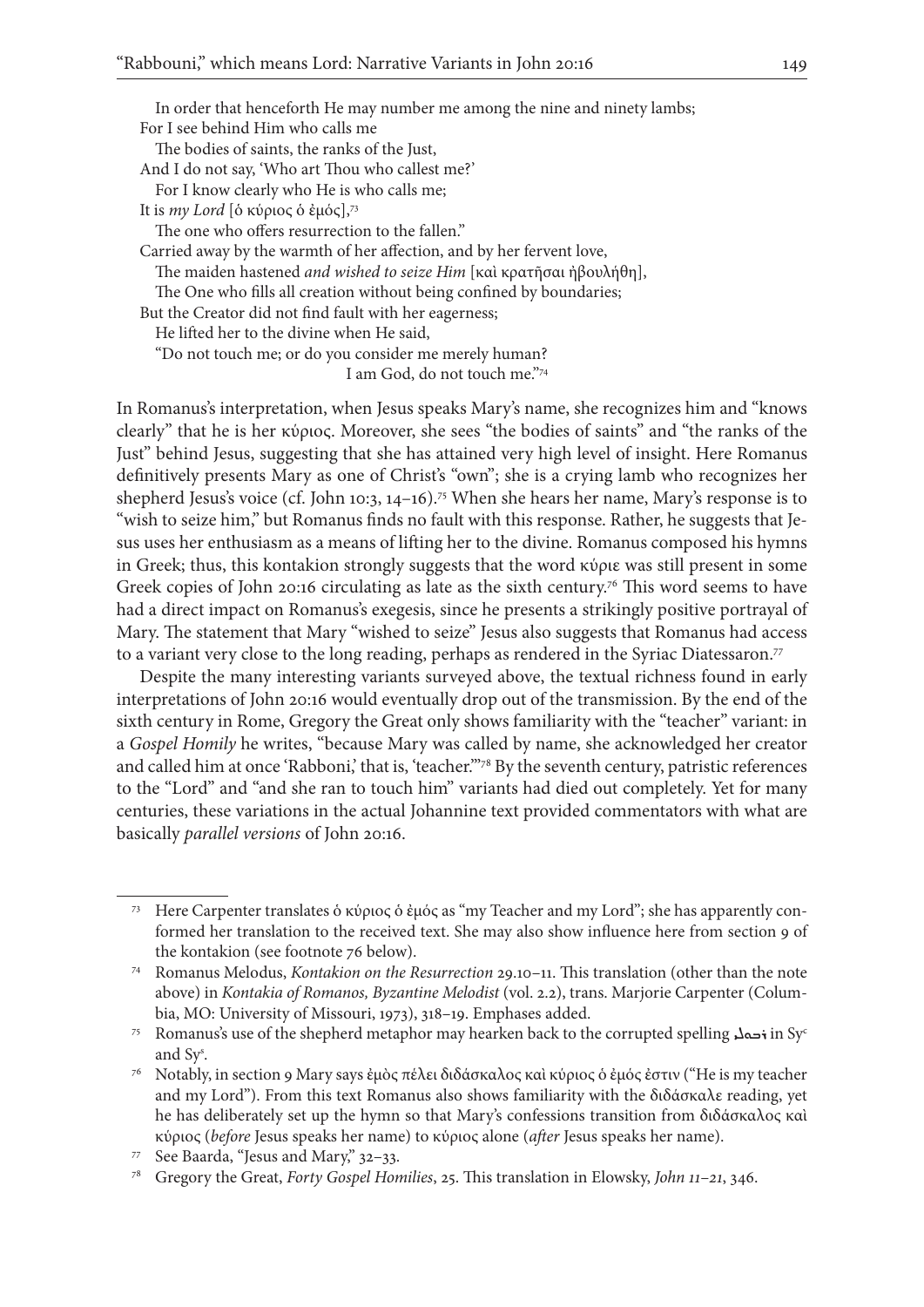# **Textual Analysis**

Although both the "Lord" variant and the "and she ran to touch him" variant appear in very early manuscripts, no known manuscript contains both readings. These two distinct variation units have independent origins; interestingly, the "and she ran to touch him" variant seems to have gained momentum in the manuscript transmission at around the same time as the "Lord" variant was dying out. It is obvious that different text forms of this climactic moment in John's Gospel circulated throughout antiquity—and that both commentators and copyists could emphasize, downplay, reinterpret, or even alter certain details of this story. Let us now collate these variants in both Greek and Latin against the text as it appears in NA<sup>28</sup> and the Vulgate, by looking at the readings of important papyri, majuscules, and minuscules.

## **Greek Collation against NA28**

```
John 20:16b) ραββουνι ο λεγεται διδασκαλε
```

```
15vid
διδασκαλε] κε
01
txt
01c2a: add και προσεδραμεν αψασθαι αυτου
01c2b: txt
02
λεγεται] λεγετε
03
ραββουνι] ραββουνει
05
ραββουνι] ραββωνει
διδασκαλε] κε διδασκαλε
032 rell.
txt
0141
ο λεγεται διδασκαλε] om.
037
λεγεται] λεγετε
038
ραββουνι] ραββωνι
λεγεται] λεγετε
add και προσεδραμμεν αψασθε αυτου
```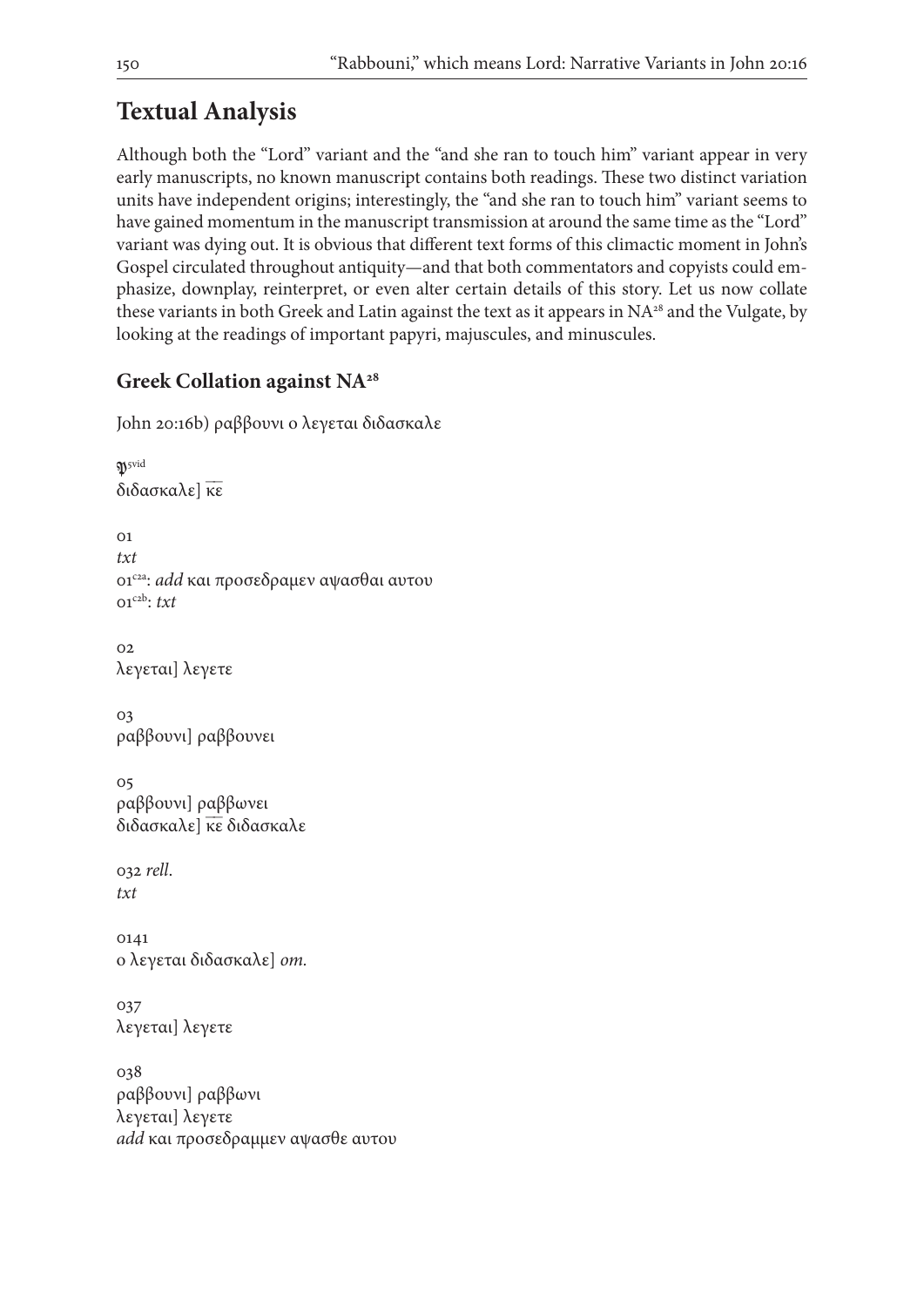044 ραββουνι] ραβουνι *add* και προσεδραμεν αψασθαι αυτου

 $f<sup>1</sup>$ ραββουνι] ραβουνι 118sup 205 565 884 (*txt rell.*)

*f* 13 ραββουνι] ραβουνι (*txt* 983 1689) λεγεται] λεγετε (13) *add* και προσεδραμεν αψασθαι αυτου (*txt* 69 124 788)

### **Latin Collation against the Vulgate**

John 20:16b) *rabboni quod dicitur magister*

VL 2 *dicitur*] *interpetratur magister*] *magister et*  $\overline{d}$ *ne* 

VL 3 *rabboni*] *rh*[*abboni*] *magister*] *domine*

VL 4 *dicitur*] *interpraetatur*

VL 5 *magister*]  $\overline{dme}$  magister

VL 6 *rabboni*] *Rabboni? dicitur*] *interpretatur*

VL 8 *dicitur*] *interpetratur magister*] *magister dne* (VL 8<sup>c</sup> txt)

VL 14 *magister*] *dn*̄[*e*]

VL 30 & 35\* add et occurrit ut tangeret eum (VL 35<sup>c</sup> txt)

VL 7, 9A, 10, 13, 15, & 35<sup>c</sup> *txt*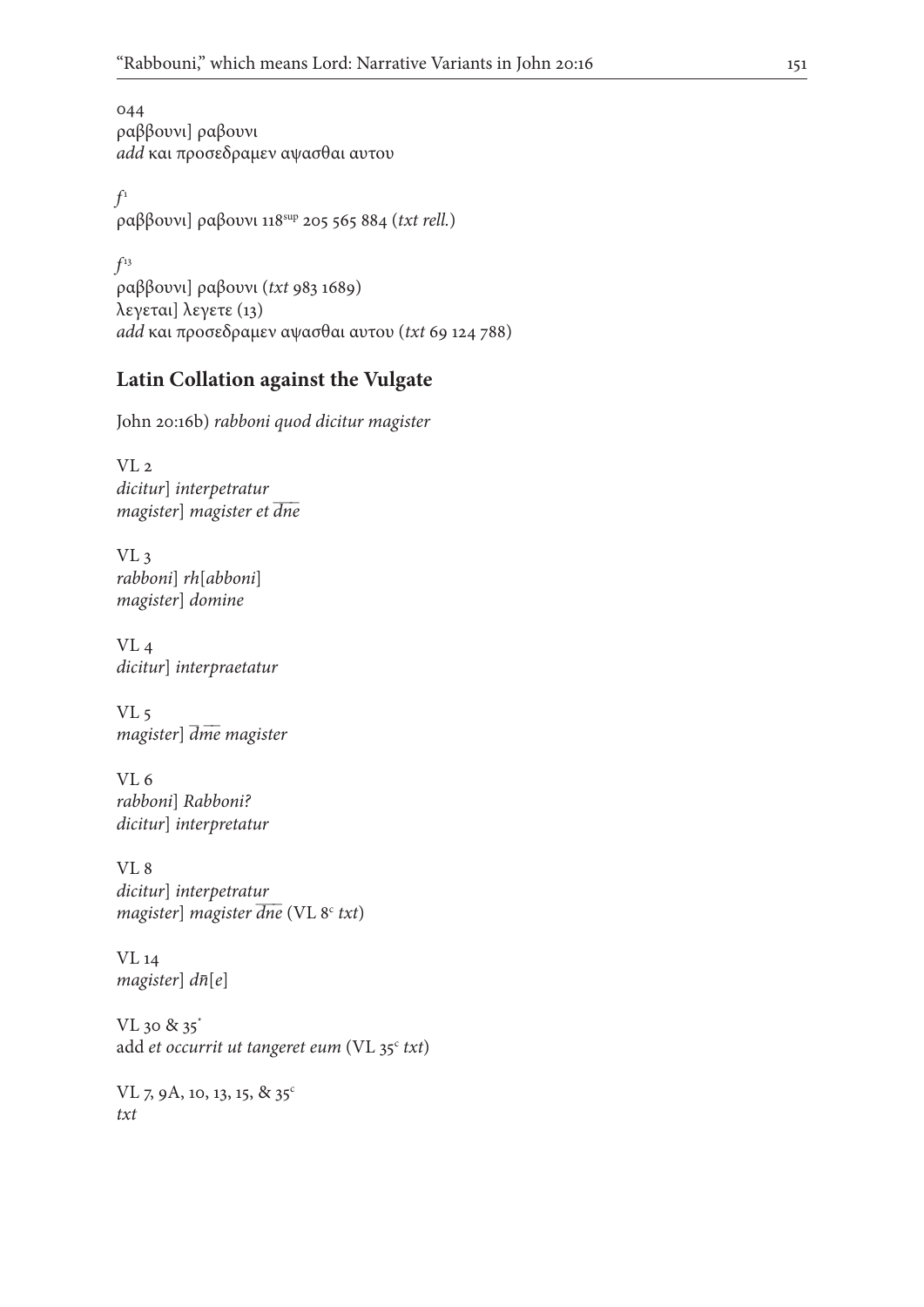### **John 20:16b (combined Greek and Latin collations)**

λεγεται] λεγετε 02 037 038 13 | *interpetratur* VL 2 VL 8 | *interpr*(*a*)*etatur* VL 4 VL 6 ραββουνι] ραββουνει 03 | ραββωνει 05 | ραββωνι 038 | ραβουνι 044 *f* 1mss *f* 13mss | *rh*[*abboni*] VL 3 διδασκαλε] κ̅ε̅5vid | *d*(*omi*)*ne* VL 3 VL 14 | *magister et dn*̅*e*̅̅ VL 2 | κ̅ε̅ διδασκαλε 05 | *dm*̅ *e*̅ *ma* ̅  *gister* VL 5 | *magister*  $\overline{d}$ *ne* VL 8<sup>\*</sup> *om.* ο λεγεται διδασκαλε 0141 add και προσεδραμεν αψασθαι αυτου 01<sup>c2a</sup> 038 (προσεδραμμεν αψασθε) 044 f<sup>13mss</sup> add *et occurrit ut tangeret eum* VL 30 VL 35\*

This leaves us with seven renderings of the text found in the Greek and Old Latin:

|     | [a] $\rho\alpha\beta(\beta)$ ουν(ε)ι ο λεγεται [/λεγετε] διδασκαλε<br>rabboni quod dicitur [/interpr(a)etatur] magister    | 01 <sup>*</sup> 02 03 032 037 $f1$ rell.<br>VL 4 6 10 13 15 35 <sup>c</sup> |
|-----|----------------------------------------------------------------------------------------------------------------------------|-----------------------------------------------------------------------------|
|     | rabboni quod interpetratur magister                                                                                        | VL 8 <sup>c</sup>                                                           |
|     | ("Rabbouni, which means teacher")                                                                                          |                                                                             |
|     | [b] ραββουνι ο λεγεται κε                                                                                                  | $\mathfrak{P}^{\text{svid}}$ (Romanus?)                                     |
|     |                                                                                                                            | (+ µov Hippolytus?)                                                         |
|     | $r(h)$ (abboni) quod dicitur d(omi)ne<br>("Rabbouni, which means Lord")                                                    | VL 3 14 Augustine                                                           |
|     | [c] ραββωνει ο λεγεται κε διδασκαλε                                                                                        | 05                                                                          |
|     | rabboni quod dicitur dme magister<br>("Rabboni, which means Lord Teacher")                                                 | VL <sub>5</sub>                                                             |
|     | [d] rabboni quod interpetratur magister et dne<br>("Rabboni, which means teacher and Lord")                                | VL 2 (Romanus?)                                                             |
|     | [e] rabboni quod interpetratur magister dne<br>("Rabboni, which means teacher Lord")                                       | $VL 8^*$                                                                    |
|     | [f] $\rho \alpha \beta \beta$ ovvi<br>("Rabbouni")                                                                         | 0141                                                                        |
|     | [g] ραββουνι ο λεγεται διδασκαλε και προσεδραμεν αψασθαι αυτου                                                             | 01 <sup>c2a</sup> Cyril                                                     |
|     | ραββωνι ο λεγετε διδασκαλε και προσεδραμμεν αψασθε αυτου                                                                   | 038                                                                         |
|     | ραβουνι ο λεγεται διδασκαλε και προσεδραμεν αψασθαι αυτου                                                                  | 044 $f^{13}$                                                                |
|     | rabboni q(uod) dicitur magister et occurrit ut tangeret eum<br>("Rabbouni, which means teacher. And she ran to touch him") | $VL$ 30 35 $*$                                                              |
|     | $\tau$ רבסנו מס המלאמד מלפנא סדמה לחל למצב במ                                                                              | Sy <sup>h</sup>                                                             |
|     | ("Raboni, what is called teacher. And she ran to touch him")                                                               |                                                                             |
|     | $\tau$ רבות וכדי המום וכלו לב וכן באפרי המשלך המסומכ למ                                                                    | Sypal                                                                       |
|     | ("Rabuni, that which he was known as teacher. And she ran to touch him")                                                   |                                                                             |
|     | as well as two additional variants in Syriac and Georgian:                                                                 |                                                                             |
| [h] | real, armoto leu, ladon roarae lon<br>("Rabuli. And she ran towards him in order that she might touch him")                | Sy <sup>s</sup> (Romanus?)                                                  |
|     |                                                                                                                            |                                                                             |
| [i] | რაბი რომედხა ჰრქპამ მოძღუარ ღა მირბიოღა შემთხუევაღ<br>მისა                                                                 | geo <sup>a</sup>                                                            |

("Rabi, which is to say teacher. And she ran to meet him") რაბონი რომელ ითარგმანების მოძღუარ ღა მირბიოღა შემთხუევაღ მისა ("Raboni, which is translated teacher. And she ran to meet him") geob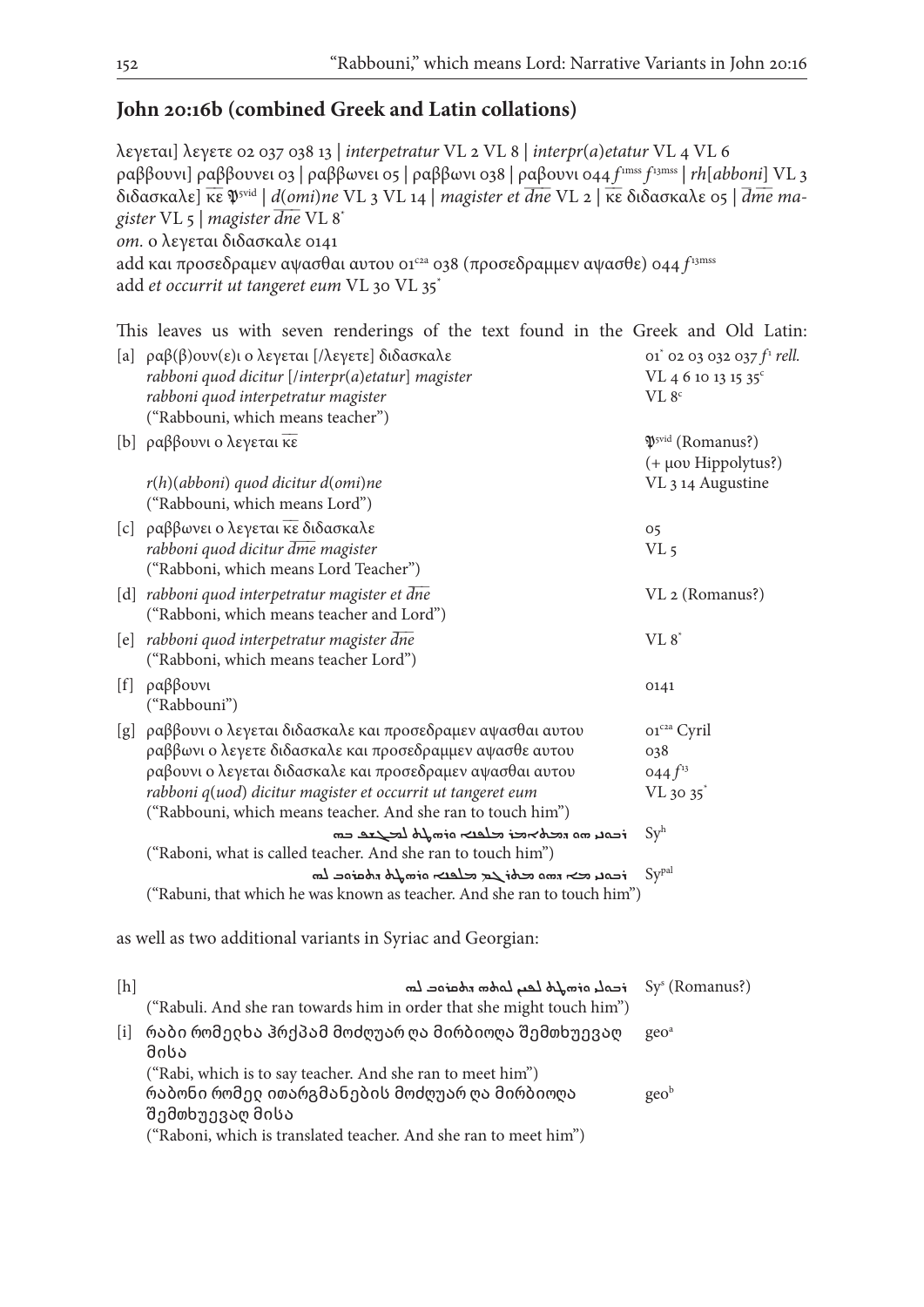Below we propose a diagram of a theorized "textual flow" of local stemma in John 20:16. Some conflation of the two early readings [a] and [b] resulted in readings [c] [d] [e] [f]. At some point the phrase καὶ προσέδραμεν ἅψασθαι αὐτοῦ was interpolated, with varying translations attested in Syriac and Georgian. By the end of the sixth century the κύριε/*domine* variant had died out; this coincided with the rise in popularity of the longer reading "and she ran to touch him" (with some variation), which survived in many manuscripts, but was eventually edited out of the Byzantine text.

### **Theorized Textual Flow for John 20:16**



Thus, we have evidence not only of several distinct textual variants, but of what might be called *narrative variants* of John 20:16 circulating in antiquity. In some versions of the story Mary Magdalene recognizes Jesus as her *teacher*, in others she confesses him as the risen *Lord*, sometimes she confesses him as *teacher and Lord*, and sometimes she additionally *runs to touch* Jesus (which may or may not be interpreted as Mary Magdalene actually touching Jesus on Easter morning).